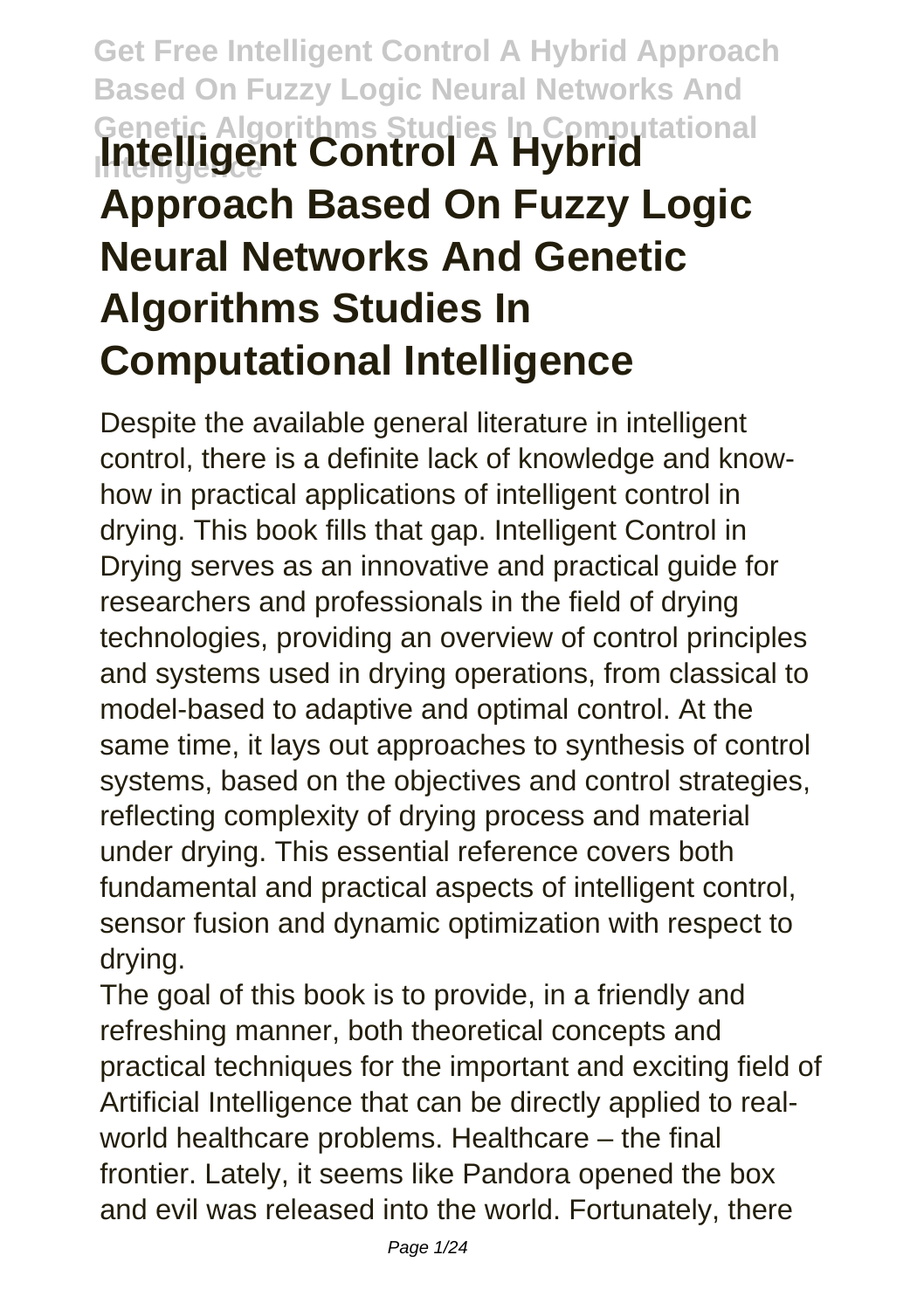**Get Free Intelligent Control A Hybrid Approach Based On Fuzzy Logic Neural Networks And Ges one thing left in the box: hope. In recent decades,** hope has been increasingly represented by Intelligent Decision Support Systems. Their continuing mission: to explore strange new diseases, to seek out new treatments and drugs, and to intelligently manage healthcare resources and patients. Hence, this book is designed for all those who wish to learn how to explore, analyze and find new solutions for the most challenging domain of all time: healthcare.

The quest to create machines that can solve problems as humans do leads us to intelligent control. This field encompasses control systems that can adapt to changes and learn to improve their actions—traits typically associated with human intelligence. In this work we seek to determine how intelligent these classes of control systems are by quantifying their level of adaptability and learning. First we describe the stages of development towards intelligent control and present a definition based on literature. Based on the key elements of this definition, we propose a novel taxonomy of intelligent control methods, which assesses the extent to which they handle uncertainties in three areas: the environment, the controller, and the goals. This taxonomy is applicable to a variety of robotic and other autonomous systems, which we demonstrate through several examples of intelligent control methods and their classifications. Looking at the spread of classifications based on this taxonomy can help researchers identify where control systems can be made more intelligent. "Advances in intelligent Control" is a collection of essays covering the latest research in the field. Based on a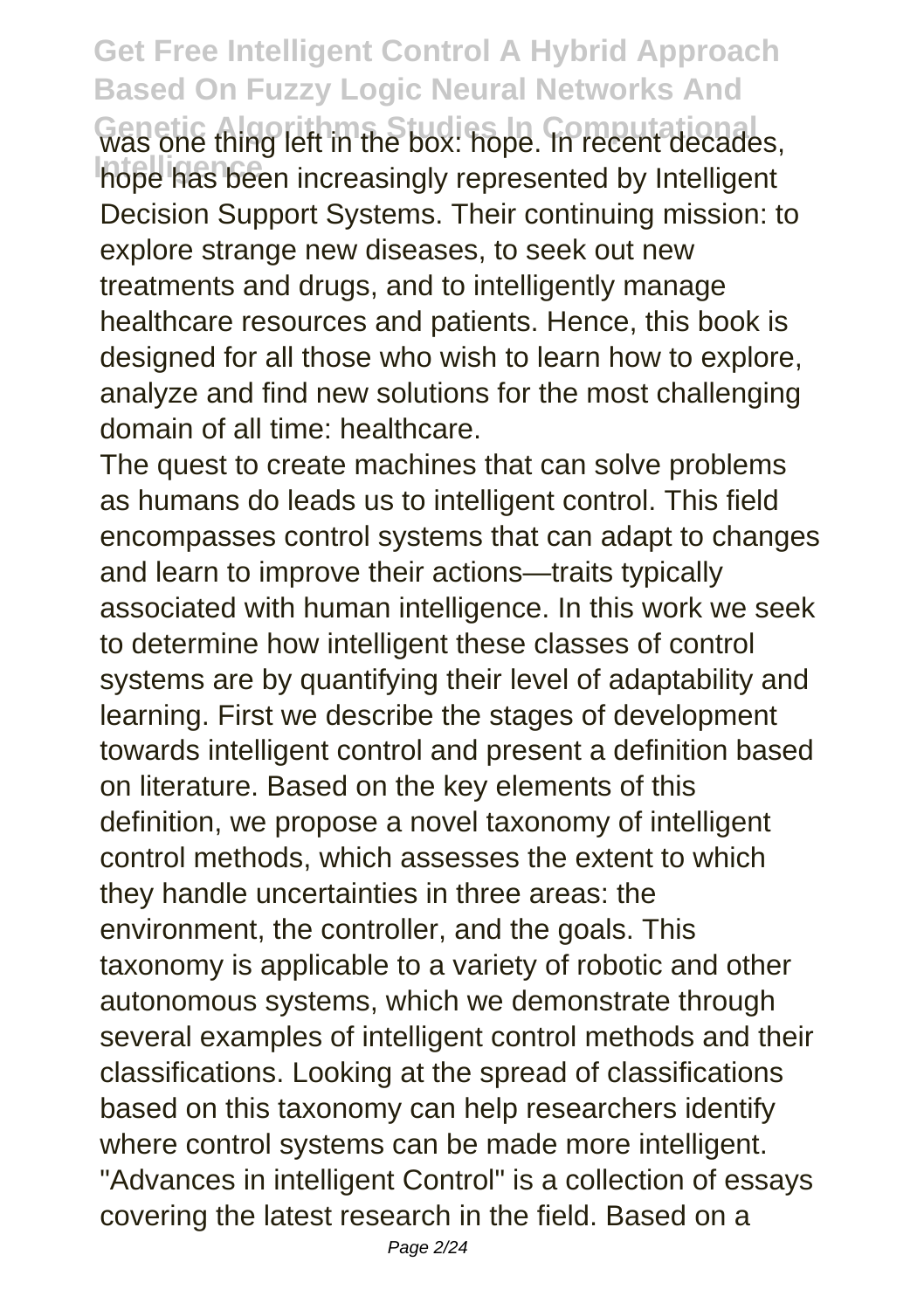**Genetic Algorithms Studies In Computational** special issue of "The International Journal of Control", the book is arranged in two parts. Part one contains recent contributions of artificial neural networks to modelling and control. Part two concerns itself primarily with aspects of fuzzy logic in intelligent control, guidance and estimation, although some of the contributions either make direct equivalence relationships to neural networks or use hybrid methods where a neural network is used to develop the fuzzy rule base.

Proceedings of the European Control Conference 1995, Rome, Italy 5-8 September 1995

Induction motors are the most important workhorses in industry. They are mostly used as constant-speed drives when fed from a voltage source of fixed frequency. Advent of advanced power electronic converters and powerful digital signal processors, however, has made

possible the development of high performance,

adjustable speed AC motor drives. This book aims to explore new areas of induction motor control based on artificial intelligence (AI) techniques in order to make the controller less sensitive to parameter changes. Selected AI techniques are applied for different induction motor control strategies. The book presents a practical computer simulation model of the induction motor that could be used for studying various induction motor drive operations. The control strategies explored include expert-system-based acceleration control, hybridfuzzy/PI two-stage control, neural-network-based direct self control, and genetic algorithm based extended Kalman filter for rotor speed estimation. There are also chapters on neural-network-based parameter estimation,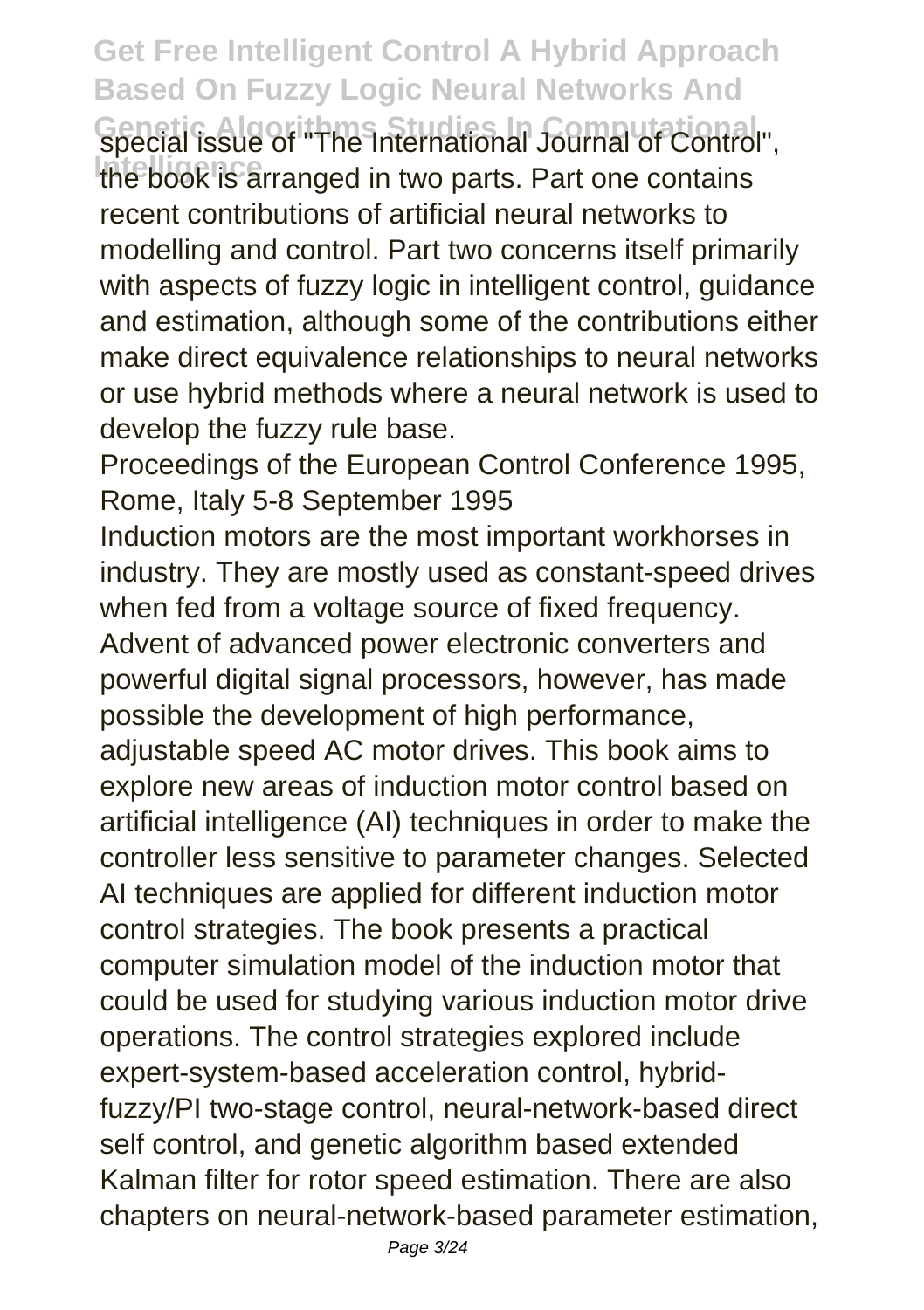#### **Get Free Intelligent Control A Hybrid Approach Based On Fuzzy Logic Neural Networks And** Genetic-algorithm-based optimized random PWM al strategy, and experimental investigations. A chapter is provided as a primer for readers to get started with simulation studies on various AI techniques. Presents major artificial intelligence techniques to induction motor drives Uses a practical simulation approach to get interested readers started on drive development Authored by experienced scientists with over 20 years of experience in the field Provides numerous examples and the latest research results Simulation programs available from the book's Companion Website This book will be invaluable to graduate students and research engineers who specialize in electric motor drives, electric vehicles, and electric ship propulsion. Graduate students in intelligent control, applied electric motion, and energy, as well as engineers in industrial electronics, automation, and electrical transportation, will also find this book helpful. Simulation materials available for download at www.wiley.com/go/chanmotor

This book is concerned with Intelligent Control methods and applications. The field of intelligent control has been expanded very much during the recent years and a solid body of theoretical and practical results are now available. These results have been obtained through the synergetic fusion of concepts and techniques from a variety of fields such as automatic control, systems science, computer science, neurophysiology and operational research. Intelligent control systems have to perform anthropomorphic tasks fully autonomously or interactively with the human under known or unknown and uncertain environmental conditions. Therefore the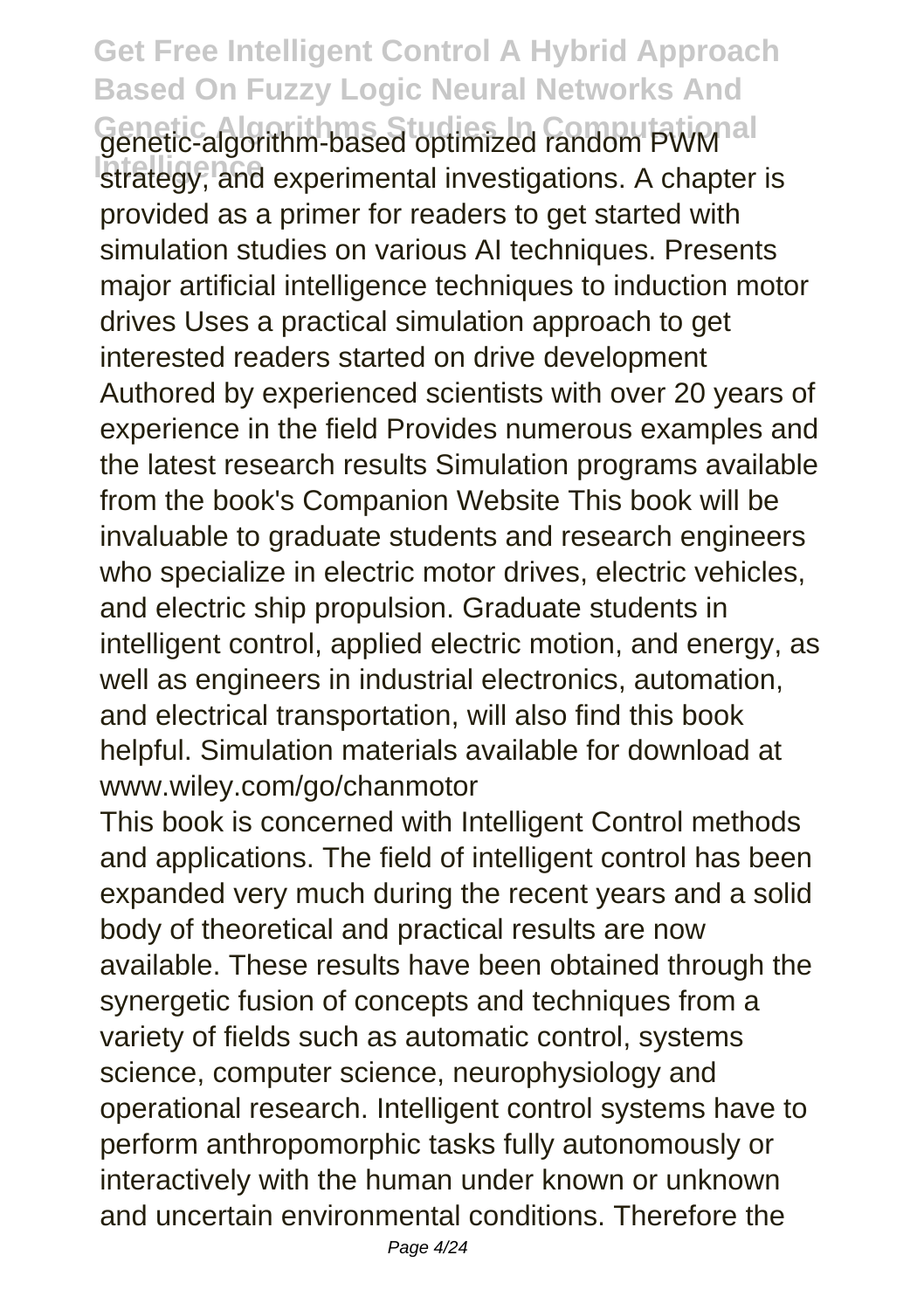**Get Free Intelligent Control A Hybrid Approach Based On Fuzzy Logic Neural Networks And Gasic components of any intelligent control systemal Include cognition, perception, learning, sensing,** planning, numeric and symbolic processing, fault detection/repair, reaction, and control action. These components must be linked in a systematic, synergetic and efficient way. Predecessors of intelligent control are adaptive control, self-organizing control, and learning control which are well documented in the literature. Typical application examples of intelligent controls are intelligent robotic systems, intelligent manufacturing systems, intelligent medical systems, and intelligent space teleoperators. Intelligent controllers must employ both quantitative and qualitative information and must be able to cope with severe temporal and spatial variations, in addition to the fundamental task of achieving the desired transient and steady-state performance. Of course the level of intelligence required in each particular application is a matter of discussion between the designers and users. The current literature on intelligent control is increasing, but the information is still available in a sparse and disorganized way.

Soft computing embraces various methodologies for the development of intelligent systems that have been successfully applied to a large number of real-world problems. Soft Computing in Industry contains a collection of papers that were presented at the 6th Online World Conference on Soft Computing in Industrial Applications that was held in September 2001. It provides a comprehensive overview of recent theoretical developments in soft computing as well as of successful industrial applications. It is divided into seven parts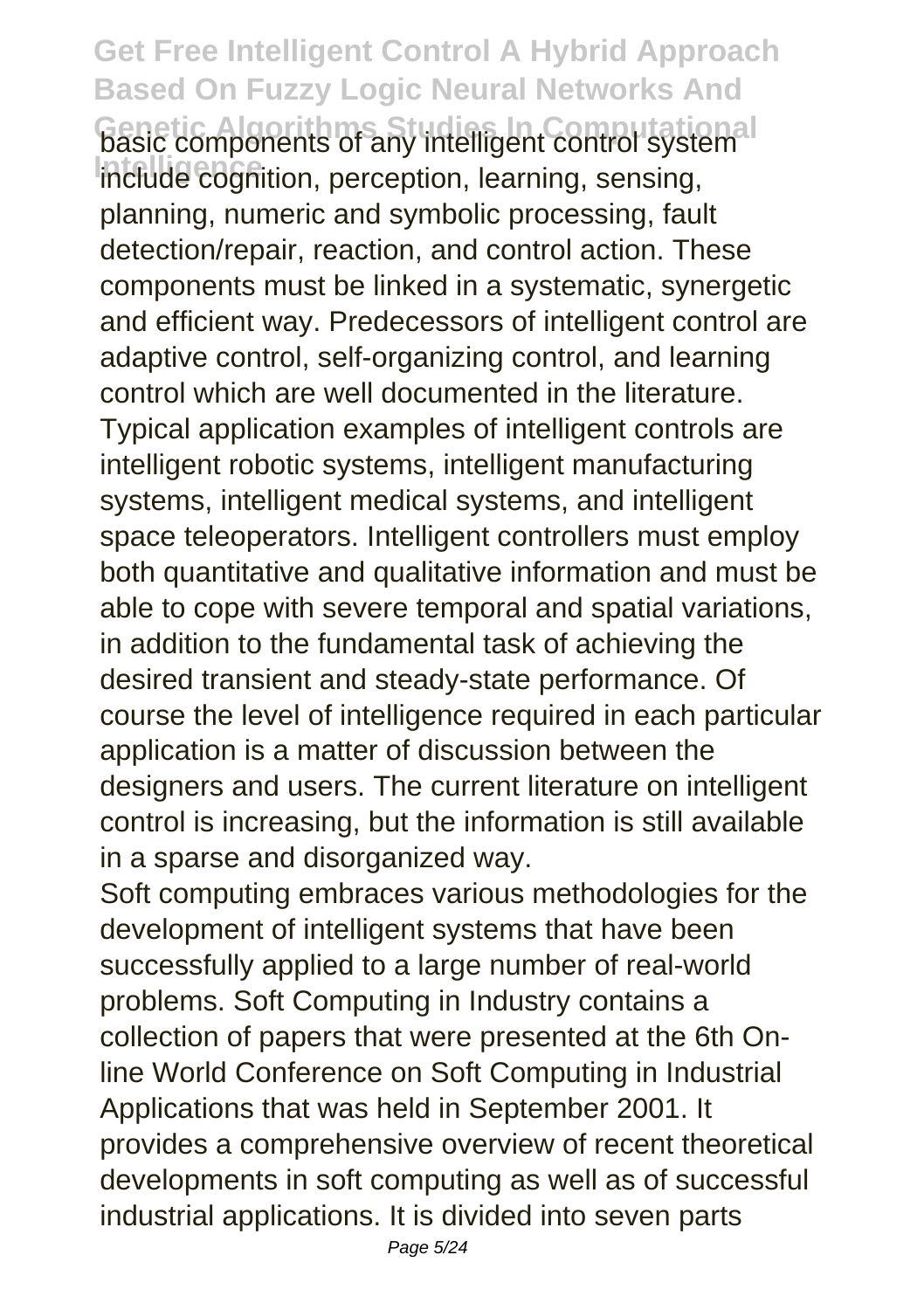**Get Free Intelligent Control A Hybrid Approach Based On Fuzzy Logic Neural Networks And Genetic Algorithms Studies In Computational** covering material on: keynote papers on various subjects **Intellept of the computing with autopoietic systems to the** effects of the Internet on education; intelligent control; classification, clustering and optimization; image and signal processing; agents, multimedia and Internet; theoretical advances; prediction, design and diagnosis. The book is aimed at researchers and professional engineers who develop and apply intelligent systems in computer engineering.

Engineering Intelligent Hybrid Multi-Agent Systems is about building intelligent hybrid systems. Included is coverage of applications and design concepts related to fusion systems. transformation systems and combination systems. These applications are in areas involving hybrid configurations of knowledge-based systems, case-based reasoning, fuzzy systems, artificial neural networks, genetic algorithms, and in knowledge discovery and data mining. Through examples and applications a synergy of these subjects is demonstrated. The authors introduce a multi-agent architectural theory for engineering intelligent associative hybrid systems. The architectural theory is described at both the task structure level and the computational level. This problem-solving architecture is relevant for developing knowledge agents and information agents. An enterprise-wide system modeling framework is outlined to facilitate forward and backward integration of systems developed in the knowledge, information, and data engineering layers of an organization. In the modeling process, software engineering aspects like agent oriented analysis, design and reuse are developed and described. Engineering Intelligent Hybrid Multi-Agent Systems is the first book in the field to provide details of a multi-agent architecture for building intelligent hybrid systems. We describe in this book, new methods and applications of Page 6/24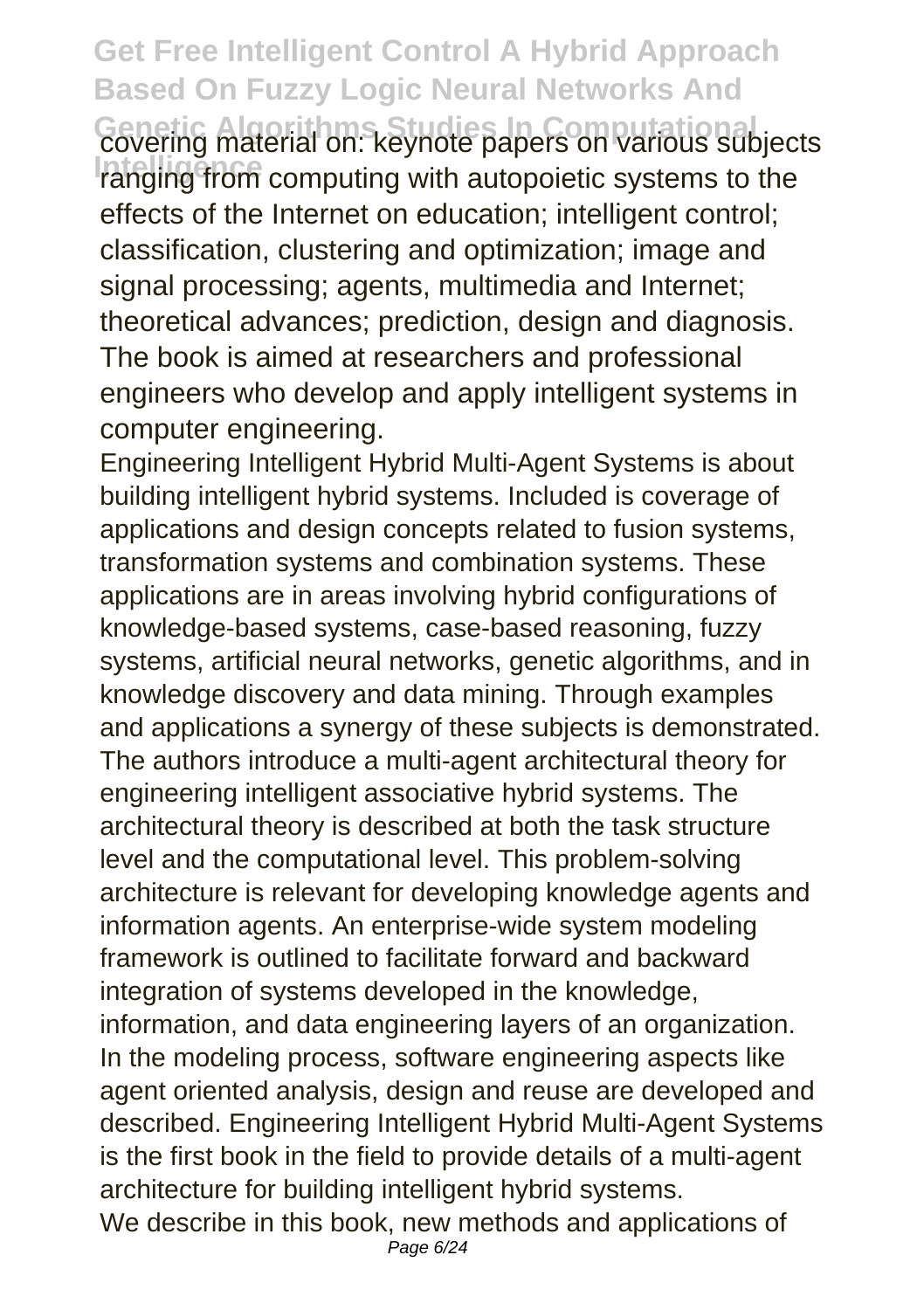**hybrid intelligent systems using soft computing techniques. Soft Computing (SC) consists of several intelligent computing** paradigms, including fuzzy logic, neural networks, and evolutionary al- rithms, which can be used to produce powerful hybrid intelligent systems. The book is organized in five main parts, which contain a group of papers around a similar subject. The first part consists of papers with the main theme of intelligent control, which are basically papers that use hybrid systems to solve particular problems of control. The second part contains papers with the main theme of pattern recognition, which are basically papers using soft computing techniques for achieving pattern recognition in different applications. The third part contains papers with the themes of intelligent agents and social systems, which are papers that apply the ideas of agents and social behavior to solve real-world problems. The fourth part contains papers that deal with the hardware implementation of intelligent systems for solving particular problems. The fifth part contains papers that deal with modeling, simulation and optimization for real-world applications.

This book presents recent advances on the design of intelligent systems based on fuzzy logic, neural networks and nature-inspired optimization and their application in areas such as, intelligent control and robotics, pattern recognition, time series prediction and optimization of complex problems. The book is organized in eight main parts, which contain a group of papers around a similar subject. The first part consists of papers with the main theme of theoretical aspects of fuzzy logic, which basically consists of papers that propose new concepts and algorithms based on fuzzy systems. The second part contains papers with the main theme of neural networks theory, which are basically papers dealing with new concepts and algorithms in neural networks. The third part contains papers describing applications of neural networks in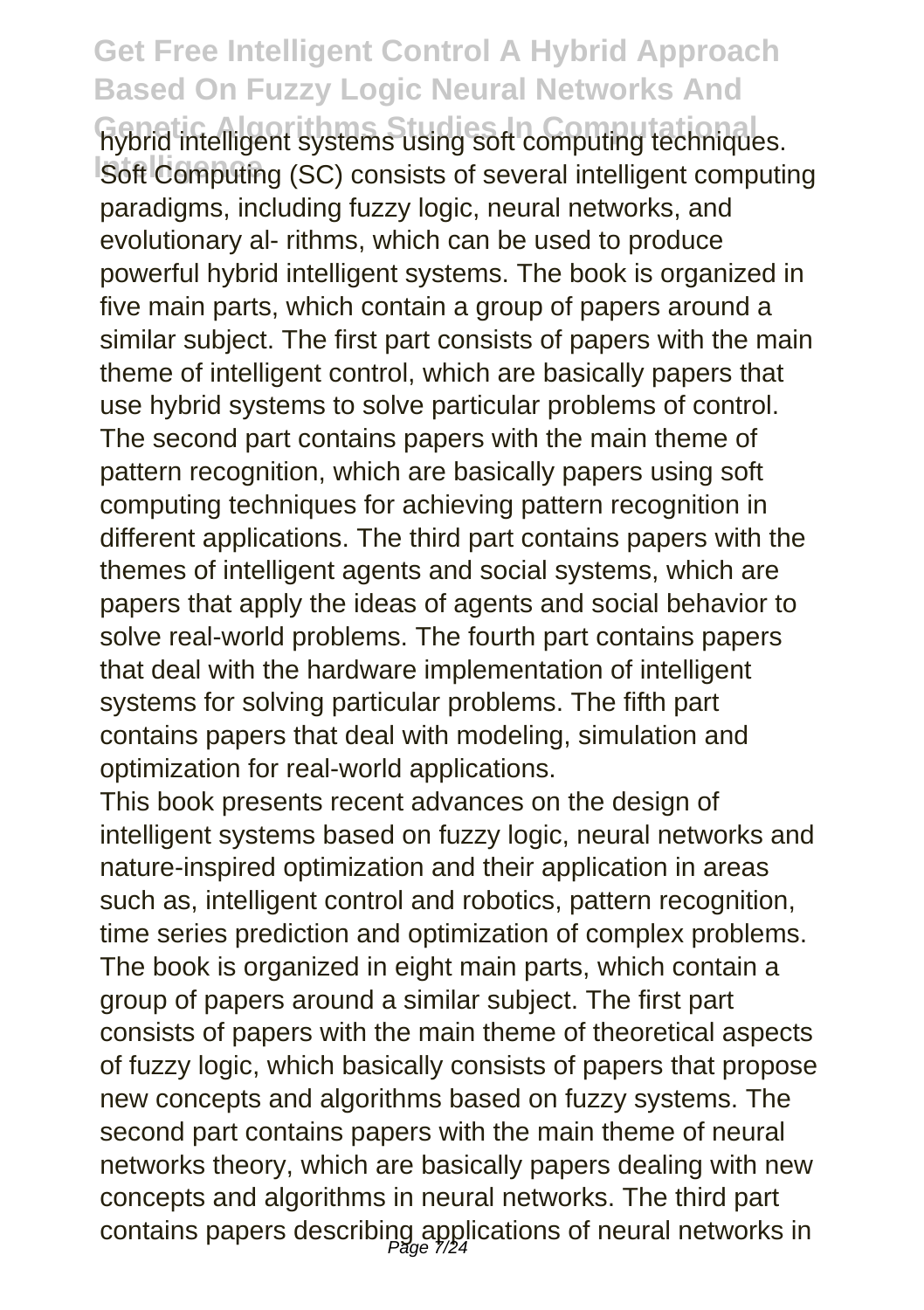**Giverse areas, such as time series prediction and pattern** recognition. The fourth part contains papers describing new nature-inspired optimization algorithms. The fifth part presents diverse applications of nature-inspired optimization algorithms. The sixth part contains papers describing new optimization algorithms. The seventh part contains papers describing applications of fuzzy logic in diverse areas, such as time series prediction and pattern recognition. Finally, the eighth part contains papers that present enhancements to meta-heuristics based on fuzzy logic techniques. Theincreasingcomplexityofspacevehiclessuchassatellites,andt hecostreduction measures that have affected satellite operators are increasingly driving the need for more autonomy in satellite diagnostics and control systems. Current methods for detecting and correcting anomalies onboard the spacecraft as well as on the ground are primarily manual and labor intensive, and therefore, tend to be slow. Operators inspect telemetry data to determine the current satellite health. They use various statisticaltechniques andmodels,buttheanalysisandevaluation ofthelargevolume of data still require extensive human intervention and expertise that is prone to error. Furthermore, for spacecraft and most of these satellites, there can be potentially unduly long delays in round-trip communications between the ground station and the satellite. In this context, it is desirable to have onboard fault-diagnosis system that is capable of detecting, isolating, identifying or classifying faults in the system withouttheinvolve mentandinterventionofoperators.Towardthisend,theprinciple goal here is to improve the ef?ciency, accuracy, and reliability of the trend analysis and diagnostics techniques through utilization of intelligent-based and hybrid-based methodologies.

This book describes in a detailed fashion the application of hybrid intelligent systems using soft computing techniques for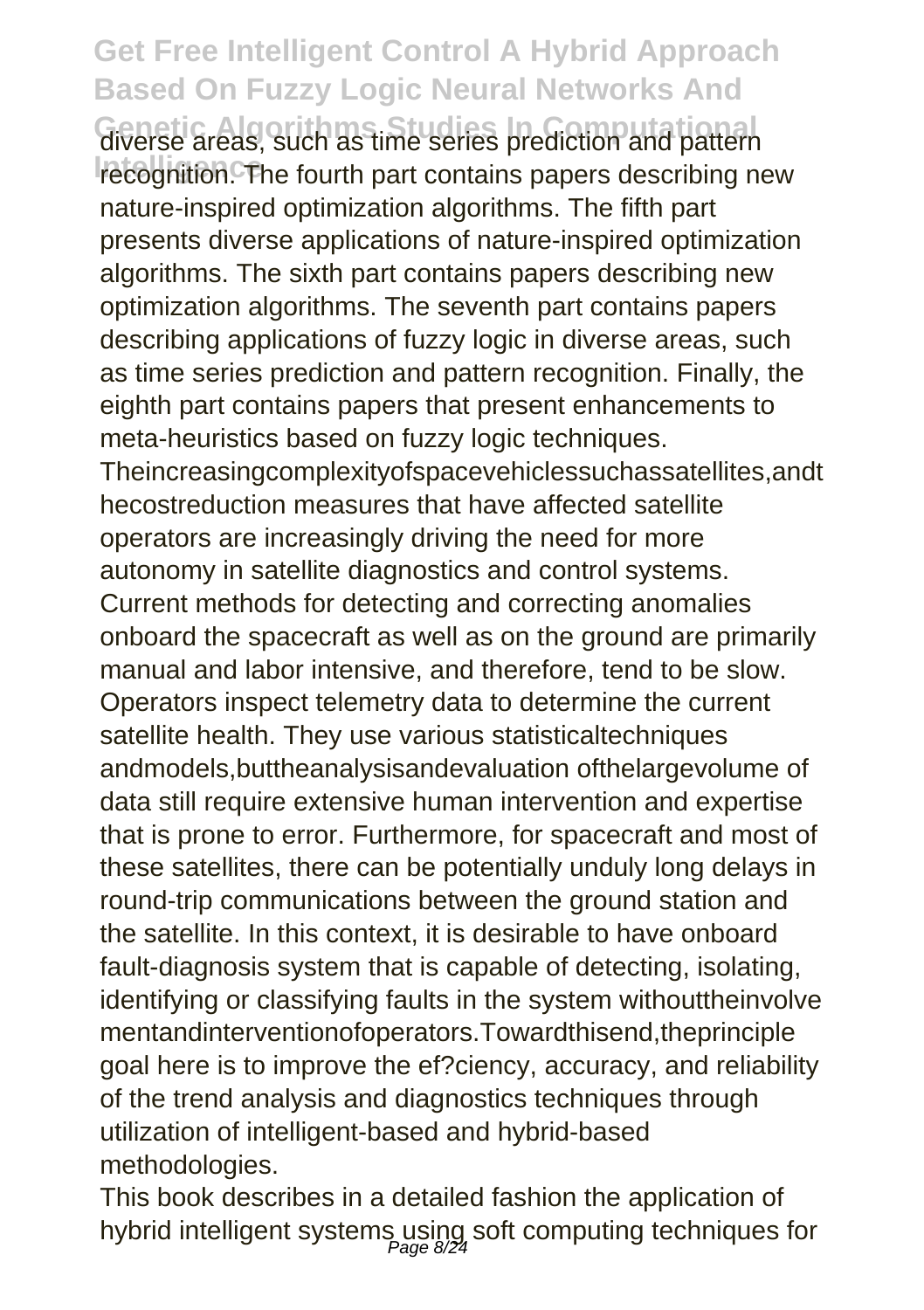intelligent control and mobile robotics. Soft Computing (SC) consists of several intelligent computing paradigms, including fuzzy logic, neural networks, and bio-inspired optimization algorithms, which can be used to produce powerful hybrid intelligent systems. The prudent combination of SC techniques can produce powerful hybrid intelligent systems that are capable of solving real-world problems. This is illustrated in this book with a wide range of applications, with particular emphasis in intelligent control and mobile robotics. The book is organized in five main parts, which contain a group of papers around a similar subject. The first part consists of papers with the main theme of theory and algorithms, which are basically papers that propose new models and concepts, which can be the basis for achieving intelligent control and mobile robotics. The second part contains papers with the main theme of intelligent control, which are basically papers using bio-inspired techniques, like evolutionary algorithms and neural networks, for achieving intelligent control of non-linear plants. The third part contains papers with the theme of optimization of fuzzy controllers, which basically consider the application of bio-inspired optimization methods to automate the de-sign process of optimal type-1 and type-2 fuzzy controllers. The fourth part contains papers that deal with the application of SC techniques in times series prediction and intelligent agents. The fifth part contains papers with the theme of computer vision and robotics, which are papers considering soft computing methods for applications related to vision and robotics.

Investigating the ways in which police practices have evolved in relation to labour strikes and protests, Intelligent Control examines the means by which police forces have developed more coercive and consent-based approaches to regulating social unrest.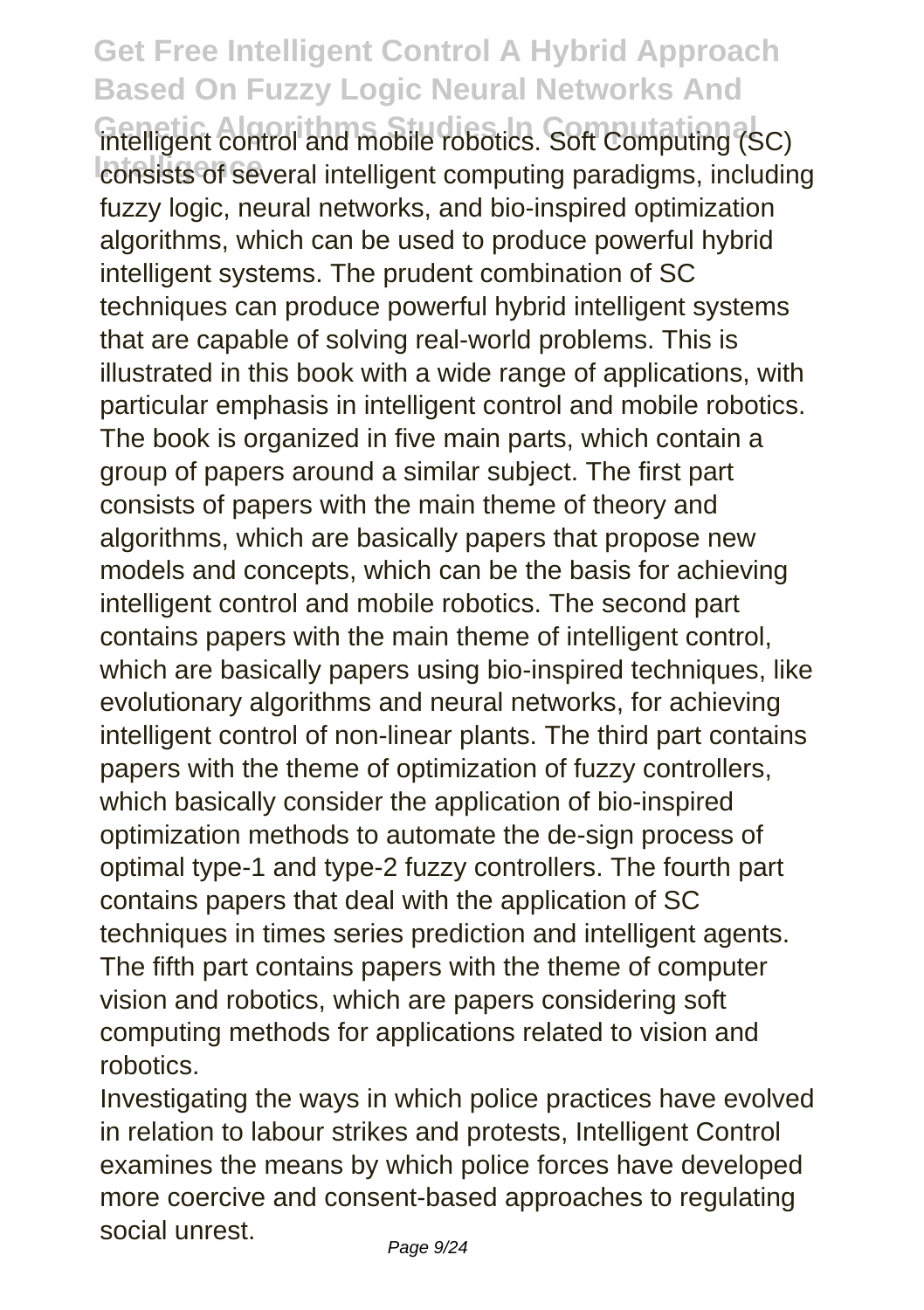**This book describes the latest findings related to fuzzyal** techniques, discussing applications in control, economics, education, humor studies, industrial engineering, linguistics, management, marketing, medicine and public health, military engineering, robotics, ship design, sports, transportation, and many other areas. It also presents recent fuzzy-related algorithms and theoretical results that can be used in other application areas. Featuring selected papers from the Joint World Congress of the International Fuzzy Systems Association (IFSA) and the Annual Conference of the North American Fuzzy Information Processing Society (NAFIPS) IFSA-NAFIPS'2019, held in Lafayette, Louisiana, USA, on June 18–21, 2019, the book is of interest to practitioners wanting to use fuzzy techniques to process imprecise expert knowledge. It is also a valuable resource for researchers wishing to extend the ideas from these papers to new application areas, for graduate students and for anyone else interested in problems involving fuzziness and uncertainty. The two-volume set LNAI 7629 and LNAI 7630 constitutes the refereed proceedings of the 11th Mexican International Conference on Artificial Intelligence, MICAI 2012, held in San Luis Potosí, Mexico, in October/November 2012. The 80 revised papers presented were carefully reviewed and selected from 224 submissions. The second volume includes 40 papers focusing on soft computing. The papers are organized in the following topical sections: natural language processing; evolutionary and nature-inspired metaheuristic algorithms; neural networks and hybrid intelligent systems; fuzzy systems and probabilistic models in decision making. This book presents state-of-the-art research advances in the field of biologically inspired cooperative control theories and their applications. It describes various biologically inspired cooperative control and optimization approaches and highlights real-world examples in complex industrial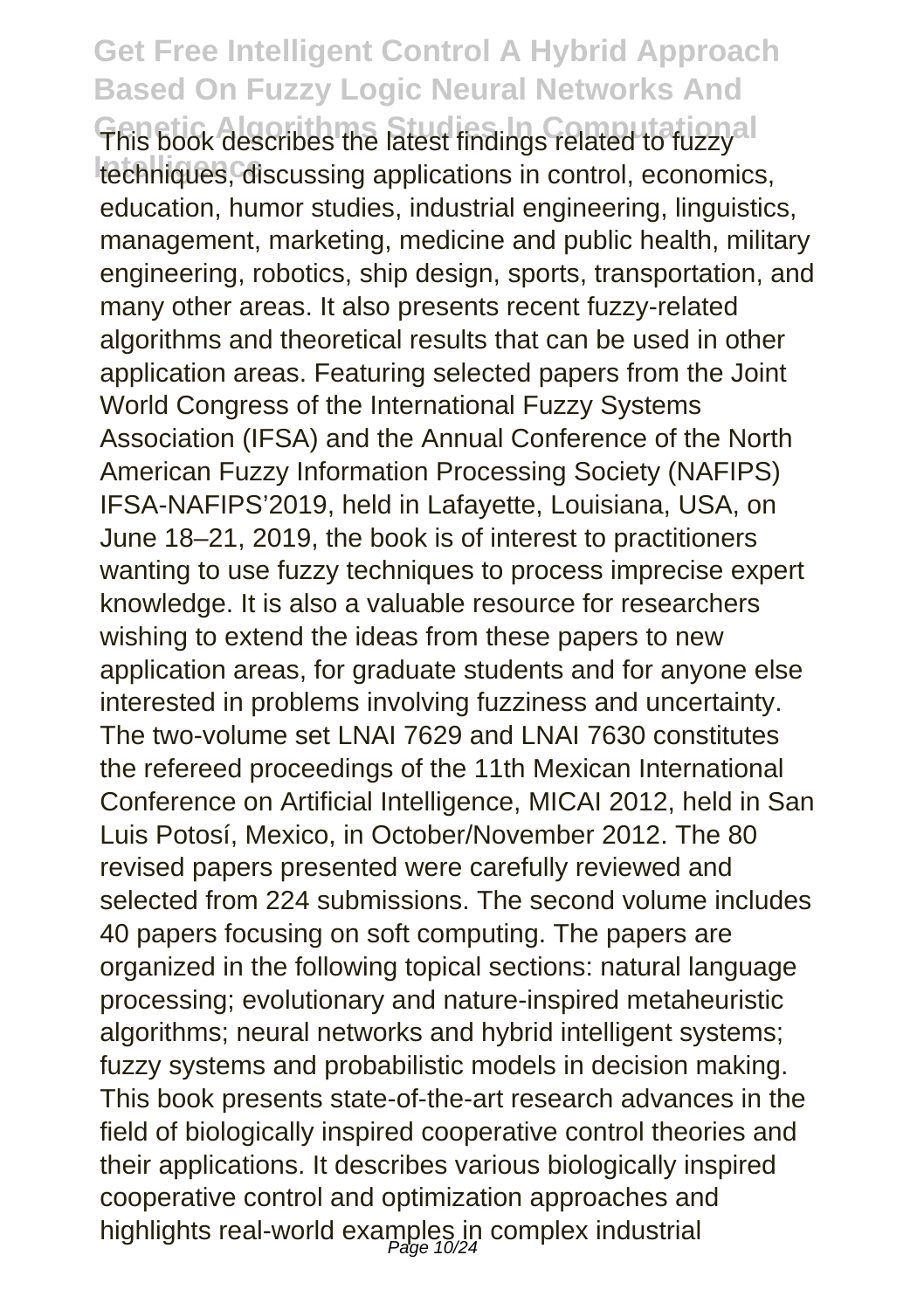**Grocesses. Multidisciplinary in nature and closely integrating** theory and practice, the book will be of interest to all university researchers, control engineers and graduate students in intelligent systems and control who wish to learn the core principles, methods, algorithms, and applications. Waste Biorefinery: Value Addition through Resources Utilization provides scientific and technical information surrounding the most advanced and innovative processing technologies used for the conversion of biogenic waste to biofuels, energy products and biochemicals. The book covers recent developments and achievements in the field of biochemical, thermo-chemical and hybrid methods and the necessities and potentials generated by different kinds of residual streams, including biomass in presumably more decentralized biorefineries. An assortment of case-studies from developing and developed countries illustrate the topics presented, covering energy, chemicals, fuels, food for animal recovery from different waste matrices, and more. Finally, the advantages and limitations of different technologies are discussed, considering local energy demand, government policies, environmental impacts and education in bioenergy. This book will serve as an excellent resource for science graduates, chemical engineers, environmental engineers, biotechnologists and industrial experts in these areas. Provides information on the most advanced and innovative processes for biomass conversion Covers information on biochemical and thermochemical processes and product developments surrounding the principles of biorefining Presents information on the integration of processes and technologies for the production of biofuels, energy products and biochemicals

As robotic systems make their way into standard practice, they have opened the door to a wide spectrum of complex applications. Such applications usually demand that the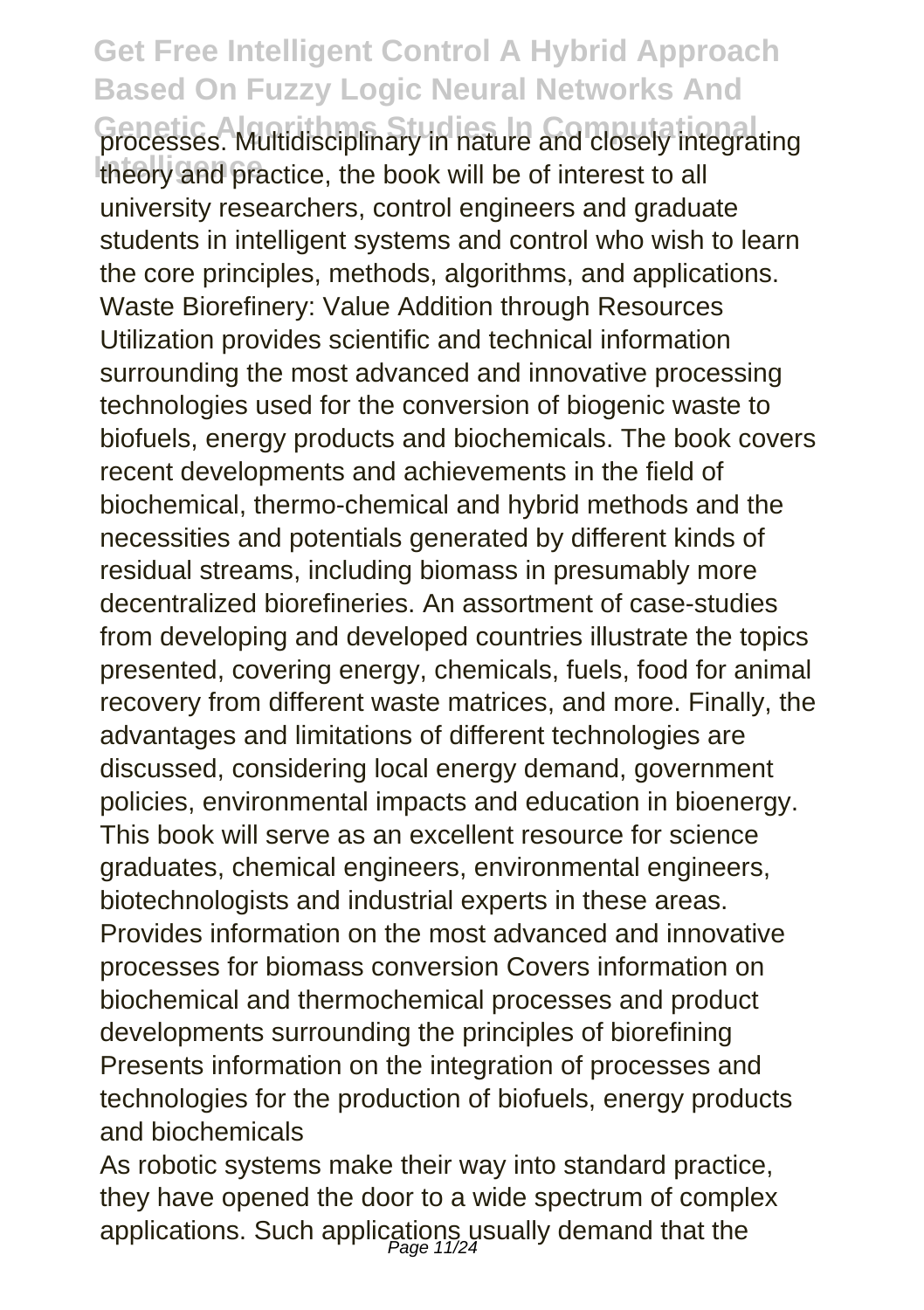robots be highly intelligent. Future robots are likely to have greater sensory capabilities, more intelligence, higher levels of manual dexter ity, and adequate mobility, compared to humans. In order to ensure high-quality control and performance in robotics, new intelligent control techniques must be developed, which are capable of coping with task complexity, multi-objective decision making, large volumes of perception data and substantial amounts of heuristic information. Hence, the pursuit of intelligent autonomous robotic systems has been a topic of much fascinating research in recent years. On the other hand, as emerging technologies, Soft Computing paradigms consisting of complementary elements of Fuzzy Logic, Neural Computing and Evolutionary Computation are viewed as the most promising methods towards intelligent robotic systems. Due to their strong learning and cognitive ability and good tolerance of uncertainty and imprecision, Soft Computing techniques have found wide application in the area of intelligent control of robotic systems.

This volume presents some recent and principal developments related to computational intelligence and optimization methods in control. Theoretical aspects and practical applications of control engineering are covered by 14 self-contained contributions. Additional gems include the discussion of future directions and research perspectives designed to add to the reader's understanding of both the challenges faced in control engineering and the insights into the developing of new techniques. With the knowledge obtained, readers are encouraged to determine the appropriate control method for specific applications. This book presents recent advances on hybrid intelligent systems using soft computing techniques for intelligent control and robotics, pattern recognition, time series prediction and optimization of complex problems. Soft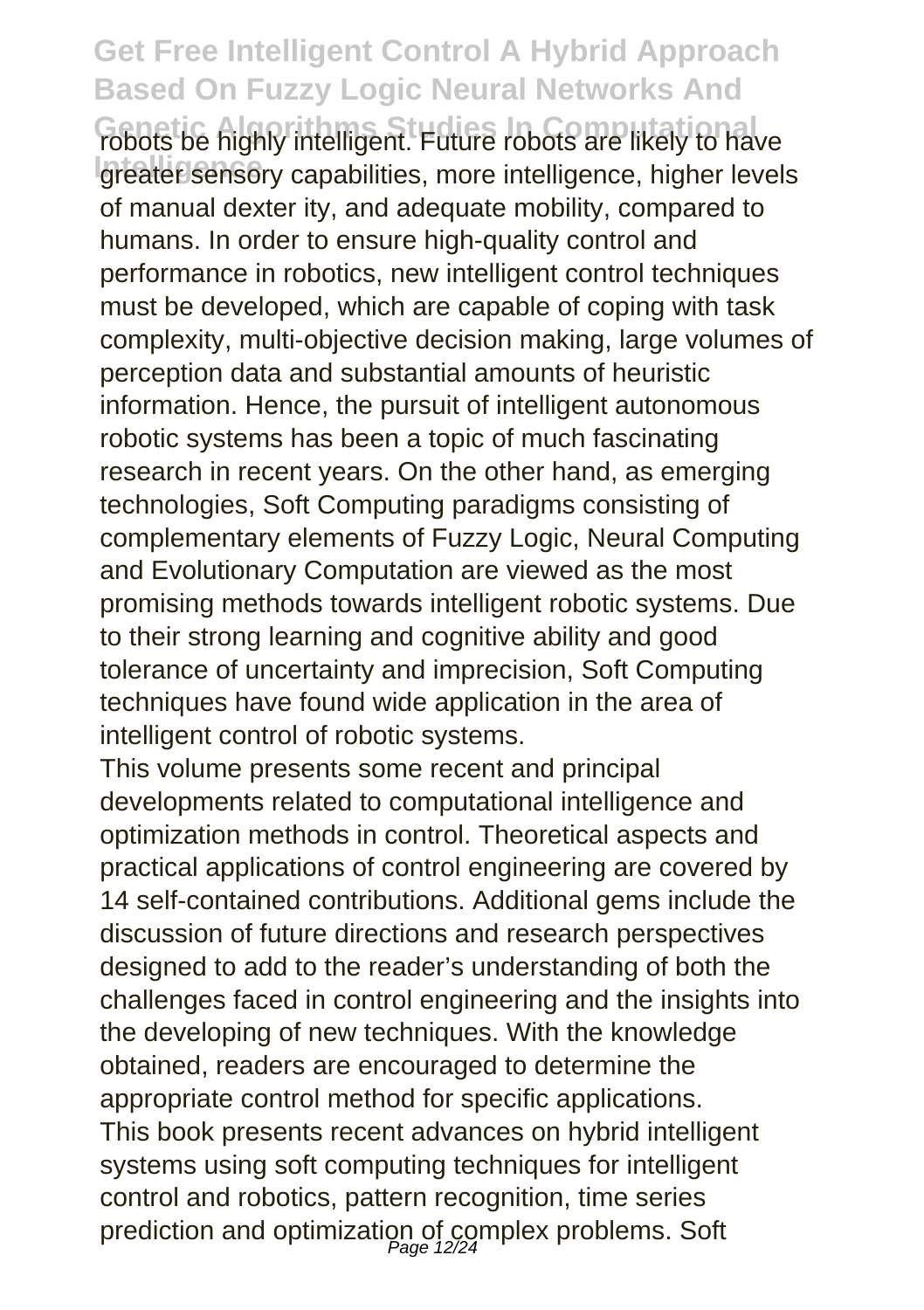Computing (SC) consists of several intelligent computing paradigms, including fuzzy logic, neural networks, and bioinspired optimization algorithms, which can be used to produce powerful hybrid intelligent systems. The book is organized in five main parts, which contain groups of papers around a similar subject. The first part consists of papers with the main theme of hybrid intelligent systems for control and robotics, which are basically state of the art papers that propose new models and concepts, which can be the basis for achieving intelligent control and mobile robotics. The second part contains papers with the main theme of hybrid intelligent systems for pattern recognition and time series prediction, which are basically papers using nature-inspired techniques, like evolutionary algorithms, fuzzy logic and neural networks, for achieving efficient pattern recognition or time series prediction. The third part contains papers with the theme of bio-inspired and genetic optimization methods, which basically consider the proposal of new methods and applications of bio-inspired optimization to solve complex optimization of real problems. The fourth part contains papers that deal with the application of intelligent optimization techniques in real world problems in scheduling, planning and manufacturing. The fifth part contains papers with the theme of evolutionary methods and intelligent computing, which are papers considering soft computing methods for applications related to diverse areas, such as natural language processing, recommending systems and optimization. In industrial engineering and manufacturing, control of individual processes and systems is crucial to developing a quality final product. Rapid developments in technology are pioneering new techniques of research in control and automation with multi-disciplinary applications in electrical, electronic, chemical, mechanical, aerospace, and instrumentation engineering. The Handbook of Research on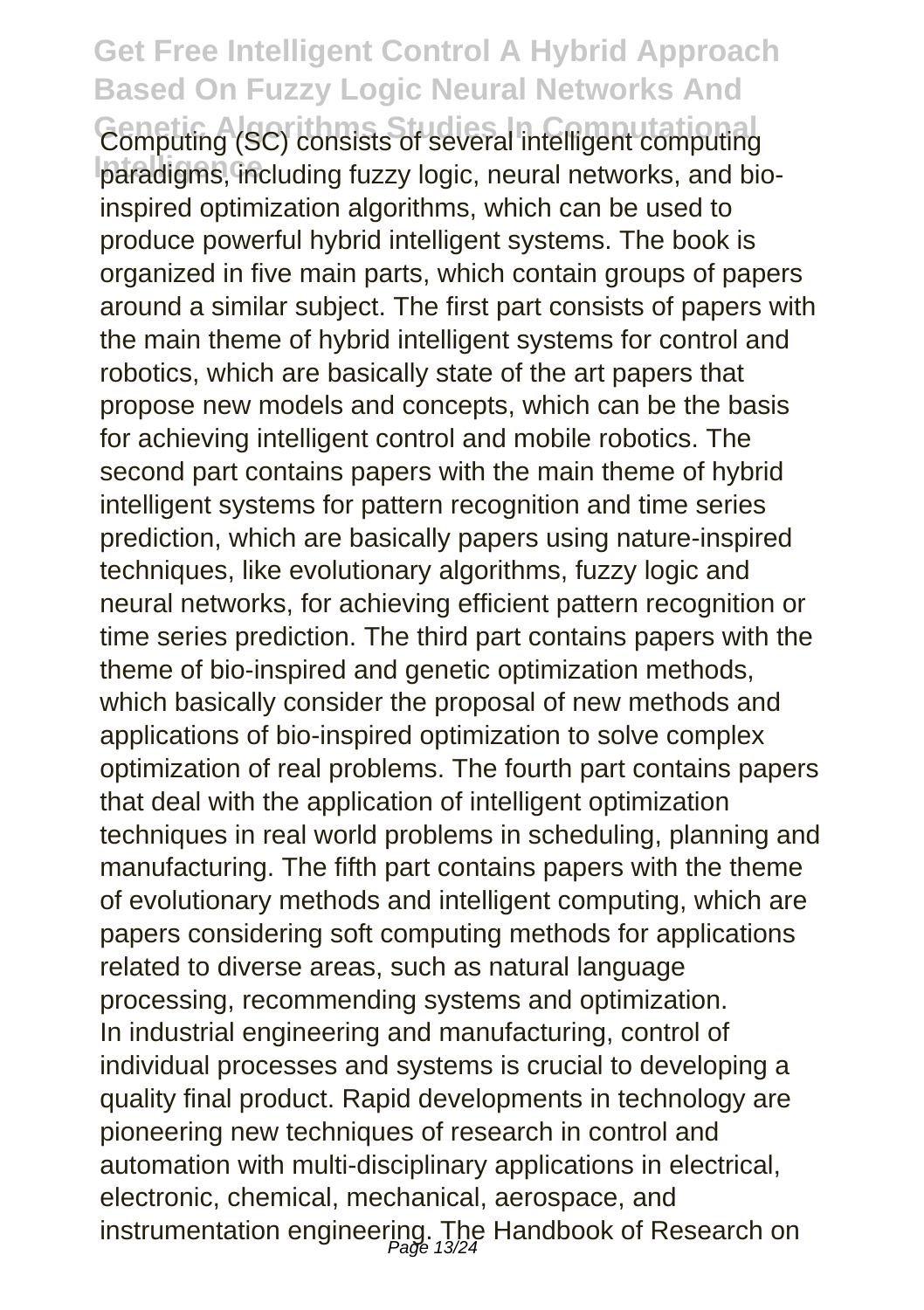**Advanced Intelligent Control Engineering and Automation** presents the latest research into intelligent control technologies with the goal of advancing knowledge and applications in various domains. This text will serve as a reference book for scientists, engineers, and researchers, as it features many applications of new computational and mathematical tools for solving complicated problems of mathematical modeling, simulation, and control. This book is divided into three parts. The first part, ?Mathematical Tools and New Developments?, provides basic tools to treat fuzzy set theory, rough set theory, fuzzy control, fuzzy modelling, decision support systems, and related applications. The second part, ?Intelligent Engineering Applications?, reports on engineering problems such as man-machine interface, risk analysis, image processing, robotics, knowledge-based engineering, expert systems, process control integration, diagnosis, measurements and interpretation by intelligent techniques and soft computing used for general engineering applications. The third part, ?Nuclear Engineering Applications?, concentrates on nuclear applications and covers several topics such as nuclear energy, nuclear safety assessment, radioactive waste management, nuclear measurements, nuclear safeguards, nuclear reactor operation, reactor controller design, fuel reload pattern design, signal validation, nuclear power plants, and optimizations in nuclear applications.

Intelligent ControlA Hybrid Approach Based on Fuzzy Logic, Neural Networks and Genetic AlgorithmsSpringer We describe in this book, new methods for intelligent manufacturing using soft computing techniques and fractal theory. Soft Computing (SC) consists of several computing paradigms, including fuzzy logic, neural networks, and genetic algorithms, which can be used to produce powerful<br>mage 14/24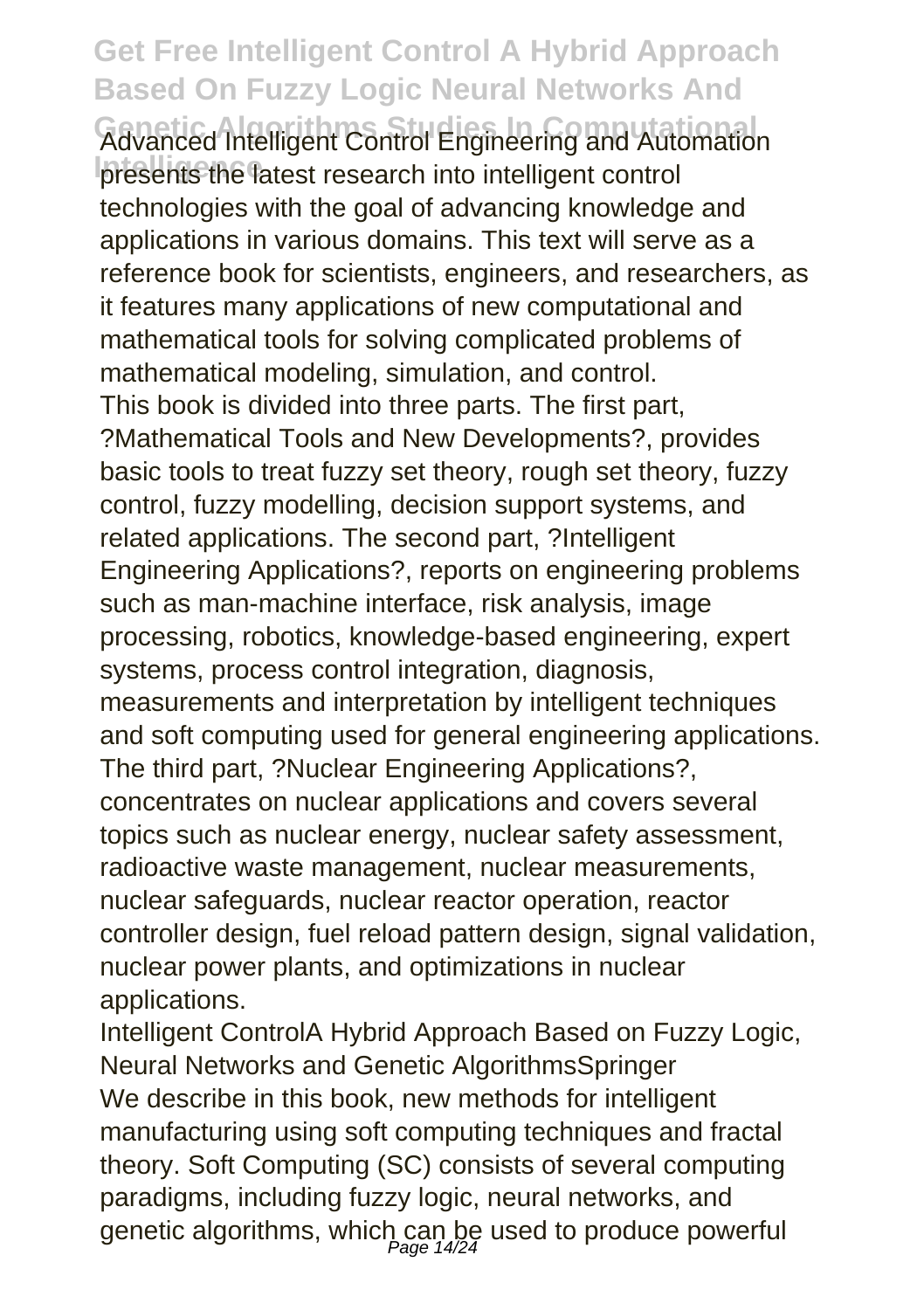hybrid intelligent systems. Fractal theory provides us with the mathematical tools to understand the geometrical complexity of natural objects and can be used for identification and modeling purposes. Combining SC techniques with fractal theory, we can take advantage of the "intelligence" provided by the computer methods and also take advantage of the descriptive power of the fractal mathematical tools. Industrial manufacturing systems can be considered as non-linear dynamical systems, and as a consequence can have highly complex dynamic behaviors. For this reason, the need for computational intelligence in these manufacturing systems has now been well recognized. We consider in this book the concept of "intelligent manufacturing" as the application of soft computing techniques and fractal theory for achieving the goals of manufacturing, which are production planning and control, monitoring and diagnosis of faults, and automated quality control. As a prelude, we provide a brief overview of the existing methodologies in Soft Computing. We then describe our own approach in dealing with the problems in achieving intelligent manufacturing. Our particular point of view is that to really achieve intelligent manufacturing in realworld applications we need to use SC techniques and fractal theory.

Intelligent Control considers non-traditional modelling and control approaches to nonlinear systems. Fuzzy logic, neural networks and evolutionary computing techniques are the main tools used. The book presents a modular switching fuzzy logic controller where a PD-type fuzzy controller is executed first followed by a PI-type fuzzy controller thus improving the performance of the controller compared with a PID-type fuzzy controller. The advantage of the switchingtype fuzzy controller is that it uses one rule-base thus minimises the rule-base during execution. A single rule-base is developed by merging the membership functions for<br> $\frac{\rho_{\text{age}}}{\rho_{\text{age}}}$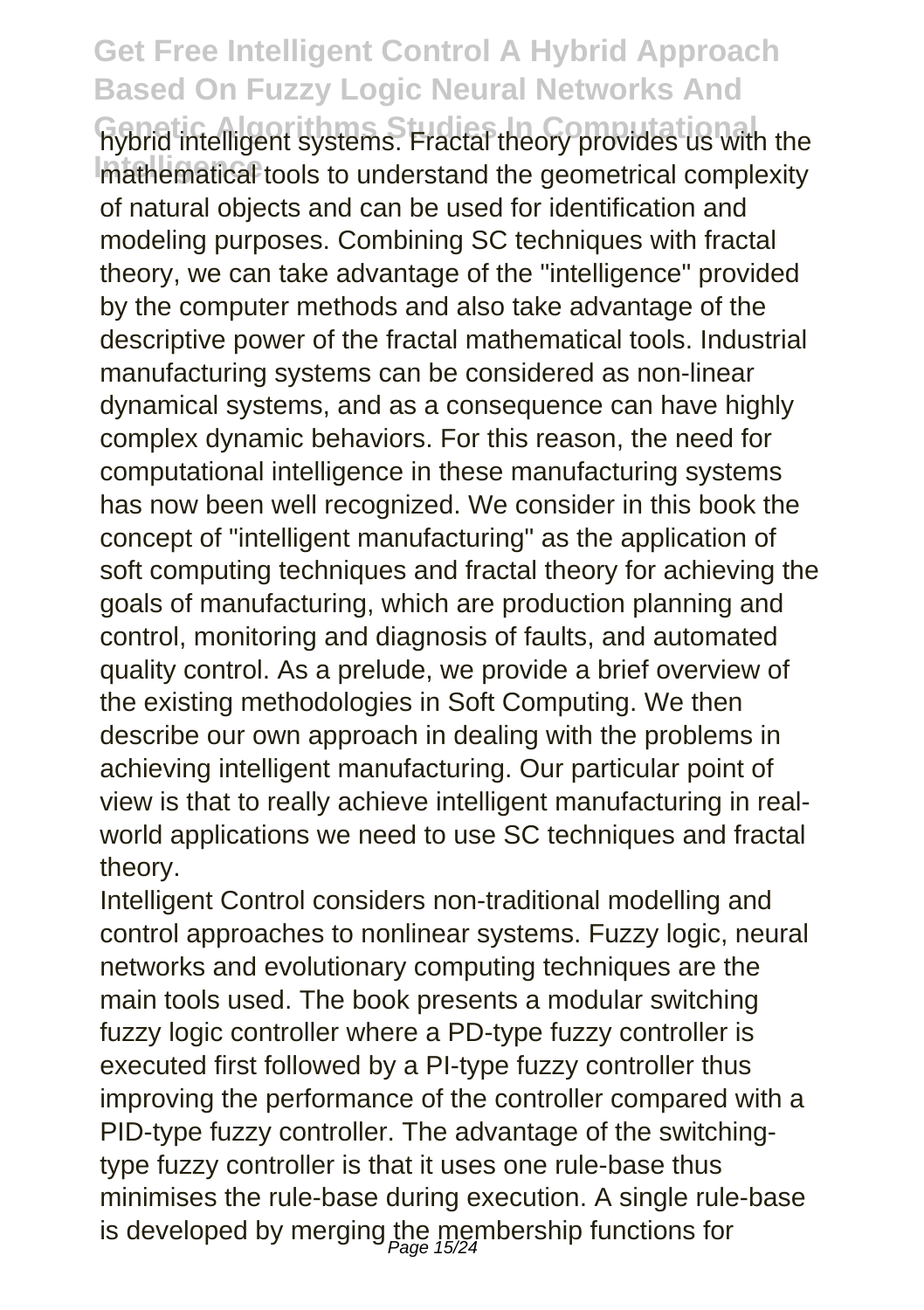**Change of error of the PD-type controller and sum of error of** the PI-type controller. Membership functions are then optimized using evolutionary algorithms. Since the two fuzzy controllers were executed in series, necessary further tuning of the differential and integral scaling factors of the controller is then performed. Neural-network-based tuning for the scaling parameters of the fuzzy controller is then described and finally an evolutionary algorithm is applied to the neurallytuned-fuzzy controller in which the sigmoidal function shape of the neural network is determined. The important issue of stability is addressed and the text demonstrates empirically that the developed controller was stable within the operating range. The text concludes with ideas for future research to show the reader the potential for further study in this area. Intelligent Control will be of interest to researchers from engineering and computer science backgrounds working in the intelligent and adaptive control.

This book constitutes the refereed proceedings of the 9th International Conference on Bioinspired Optimization Methods and Their Applications, BIOMA 2020, held in Brussels, Belgium, in November 2020. The 24 full papers presented in this book were carefully reviewed and selected from 68 submissions. The papers in this BIOMA proceedings specialized in bioinspired algorithms as a means for solving the optimization problems and came in two categories: theoretical studies and methodology advancements on the one hand, and algorithm adjustments and their applications on the other. Due to the Corona pandemic BIOMA 2020 was held as a virtual event.

This book describes the latest advances in fuzzy logic, neural networks and optimization algorithms, as well as their hybrid combinations, and their applications in areas such as: intelligent control and robotics, pattern recognition, medical diagnosis, time series prediction, and optimization of complex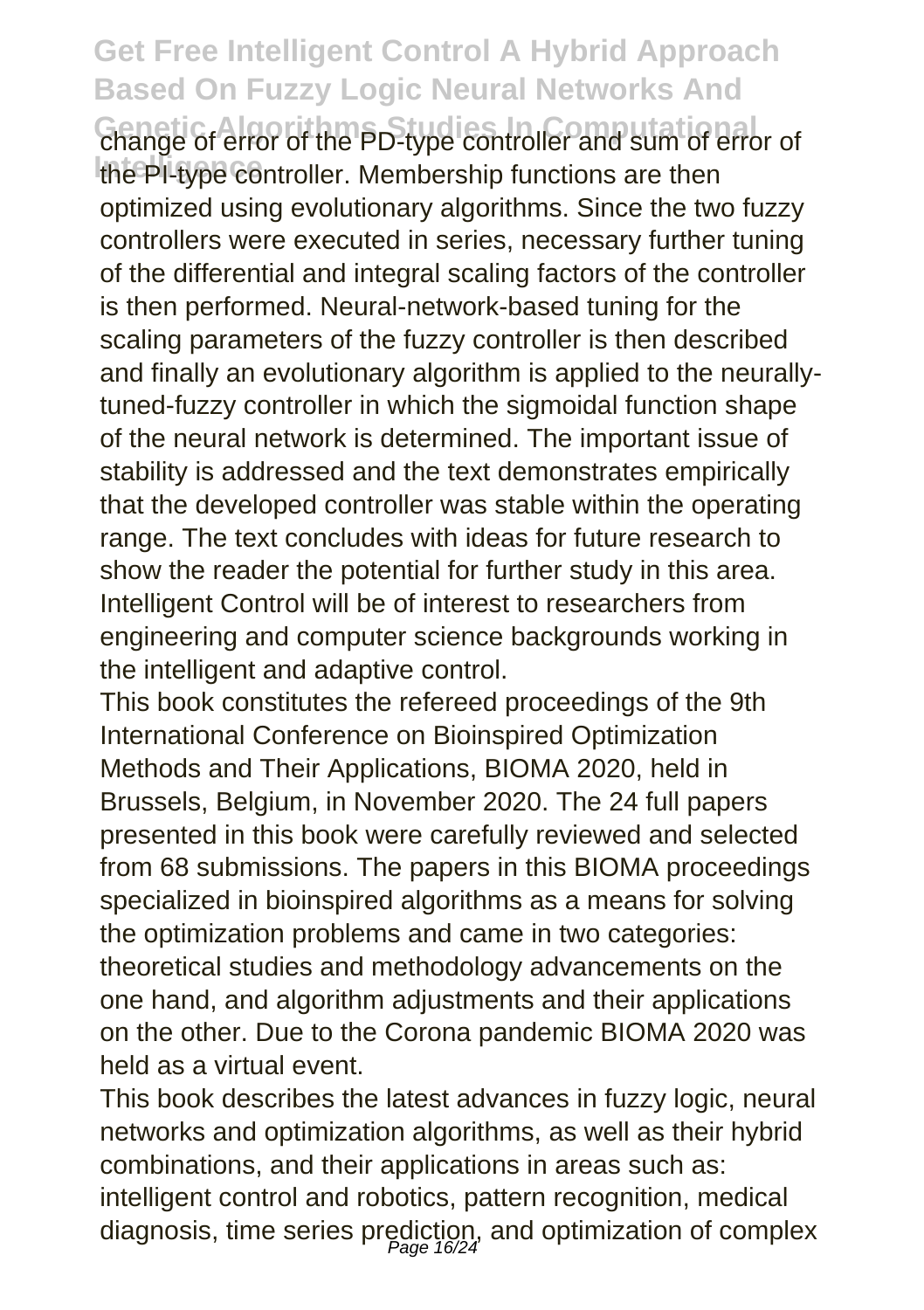problems. The book is divided into five main parts. The first part proposes new concepts and algorithms based on type-1 and type-2 fuzzy logic and their applications; the second explores new concepts and algorithms in neural networks and fuzzy logic applied to recognition. The third part examines the theory and practice of meta-heuristics in various areas of application, while the fourth highlights diverse applications of fuzzy logic, neural networks and hybrid intelligent systems in medical contexts. Finally, the fifth part focuses on applications of fuzzy logic, neural networks and meta-heuristics to robotics problems.

Intelligent Control of Connected Plug-in Hybrid Electric Vehicles presents the development of real-time intelligent control systems for plug-in hybrid electric vehicles, which involves control-oriented modelling, controller design, and performance evaluation. The controllers outlined in the book take advantage of advances in vehicle communications technologies, such as global positioning systems, intelligent transportation systems, geographic information systems, and other on-board sensors, in order to provide look-ahead trip data. The book contains simple and efficient models and fast optimization algorithms for the devised controllers to address the challenge of real-time implementation in the design of complex control systems. Using the look-ahead trip information, the authors of the book propose intelligent optimal model-based control systems to minimize the total energy cost, for both grid-derived electricity and fuel. The multilayer intelligent control system proposed consists of trip planning, an ecological cruise controller, and a route-based energy management system. An algorithm that is designed to take advantage of previewed trip information to optimize battery depletion profiles is presented in the book. Different control strategies are compared and ways in which connecting vehicles via vehicle-to-vehicle communication can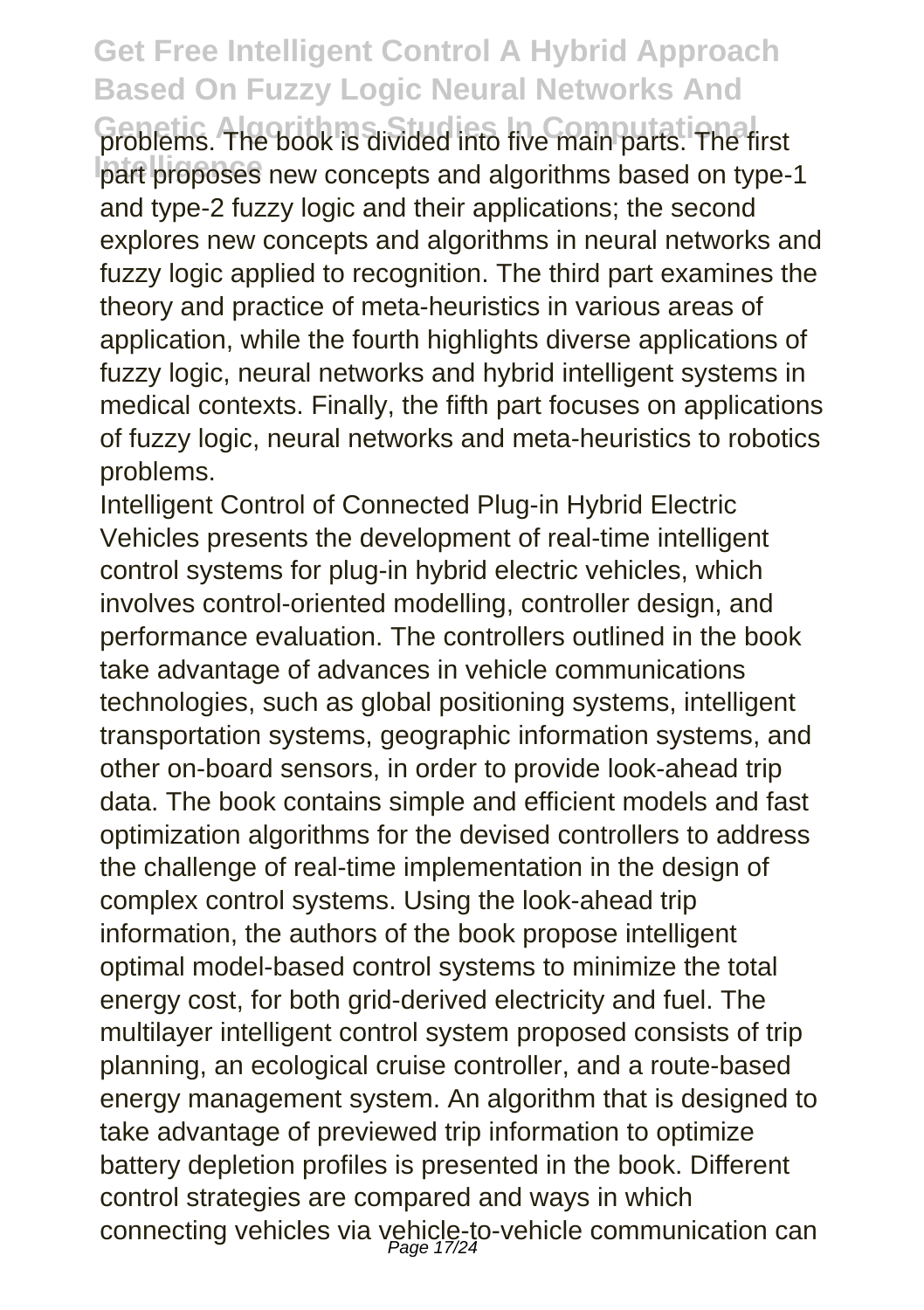**Improve system performance are detailed. Intelligent Control** of Connected Plug-in Hybrid Electric Vehicles is a useful source of information for postgraduate students and researchers in academic institutions participating in automotive research activities. Engineers and designers working in research and development for automotive companies will also find this book of interest. Advances in Industrial Control reports and encourages the transfer of technology in control engineering. The rapid development of control technology has an impact on all areas of the control discipline. The series offers an opportunity for researchers to present an extended exposition of new work in all aspects of industrial control.

Hybrid Computational Intelligence: Challenges and Utilities is a comprehensive resource that begins with the basics and main components of computational intelligence. It brings together many different aspects of the current research on HCI technologies, such as neural networks, support vector machines, fuzzy logic and evolutionary computation, while also covering a wide range of applications and implementation issues, from pattern recognition and system modeling, to intelligent control problems and biomedical applications. The book also explores the most widely used applications of hybrid computation as well as the history of their development. Each individual methodology provides hybrid systems with complementary reasoning and searching methods which allow the use of domain knowledge and empirical data to solve complex problems. Provides insights into the latest research trends in hybrid intelligent algorithms and architectures Focuses on the application of hybrid intelligent techniques for pattern mining and recognition, in big data analytics, and in human-computer interaction Features hybrid intelligent applications in biomedical engineering and healthcare informatics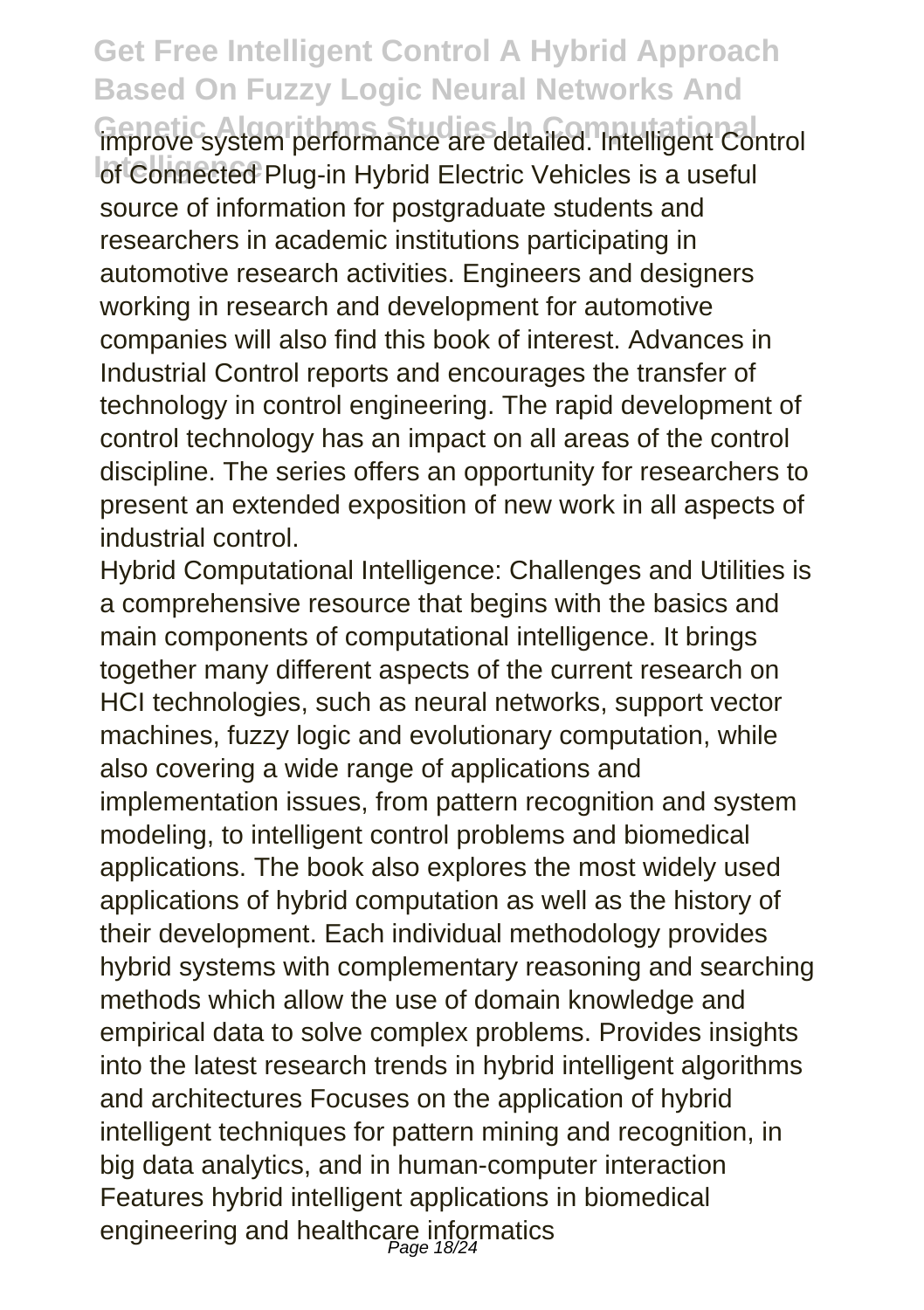**In recent years, intelligent control has emerged as one of the** most active and fruitful areas of research and development. Until now, however, there has been no comprehensive text that explores the subject with focus on the design and analysis of biological and industrial applications. Intelligent Control Systems Using Soft Computing Methodologies does all that and more. Beginning with an overview of intelligent control methodologies, the contributors present the fundamentals of neural networks, supervised and unsupervised learning, and recurrent networks. They address various implementation issues, then explore design and verification of neural networks for a variety of applications, including medicine, biology, digital signal processing, object recognition, computer networking, desalination technology, and oil refinery and chemical processes. The focus then shifts to fuzzy logic, with a review of the fundamental and theoretical aspects, discussion of implementation issues, and examples of applications, including control of autonomous underwater vehicles, navigation of space vehicles, image processing, robotics, and energy management systems. The book concludes with the integration of genetic algorithms into the paradigm of soft computing methodologies, including several more industrial examples, implementation issues, and open problems and open problems related to intelligent control technology. Suitable as a textbook or a reference, Intelligent Control Systems explores recent advances in the field from both the theoretical and the practical viewpoints. It also integrates intelligent control design methodologies to give designers a set of flexible, robust controllers and provide students with a tool for solving the examples and exercises within the book.

This book describes recent advances on hybrid intelligent systems using soft computing techniques for diverse areas of application, such as intelligent control and robotics, pattern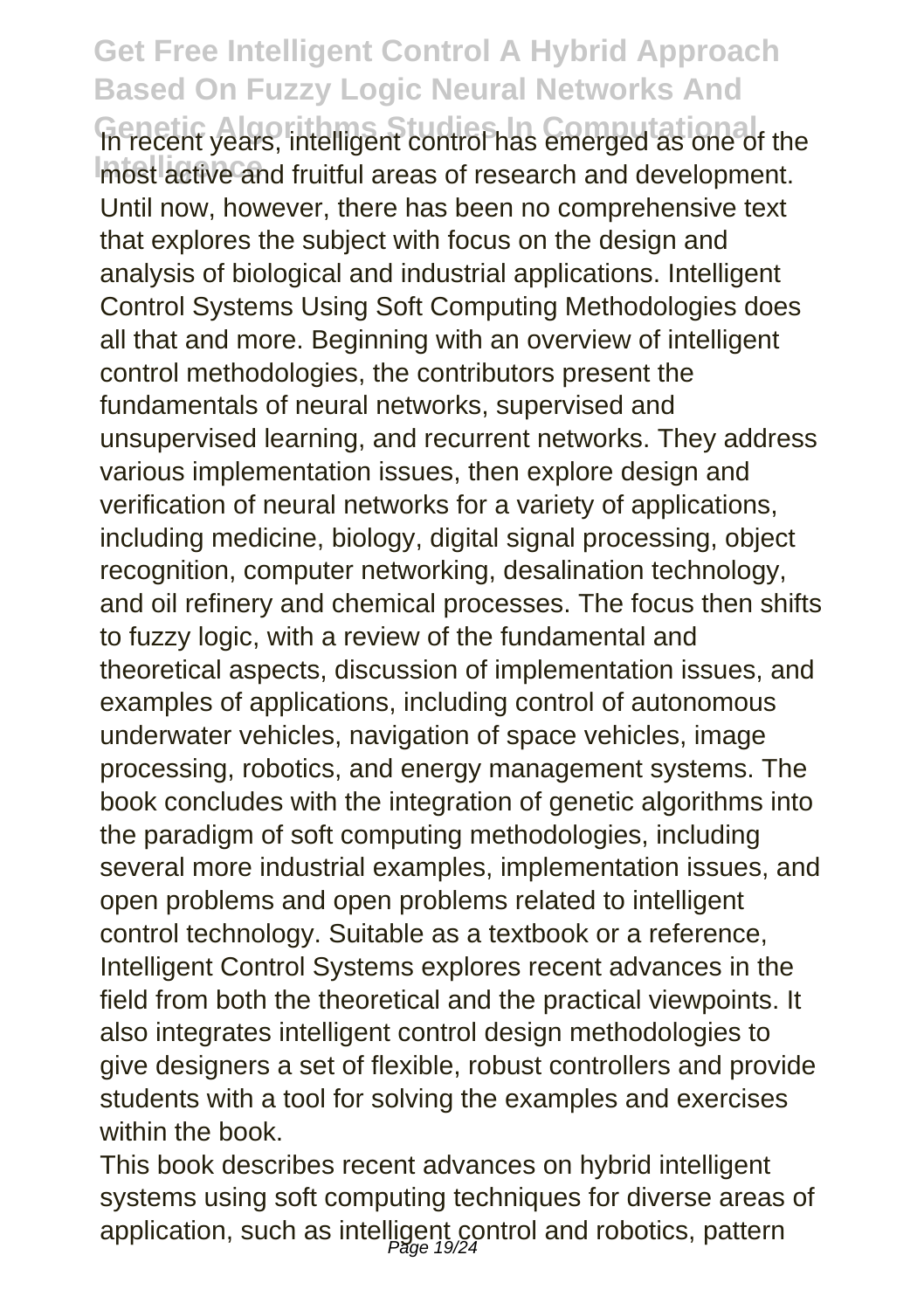**Fecognition, time series prediction and optimization complex** problems. Soft Computing (SC) consists of several intelligent computing paradigms, including fuzzy logic, neural networks and bio-inspired optimization algorithms, which can be used to produce powerful hybrid intelligent systems. The book is organized in five main parts, which contain a group of papers around a similar subject. The first part consists of papers with the main theme of type-2 fuzzy logic, which basically consists of papers that propose new models and applications for type-2 fuzzy systems. The second part contains papers with the main theme of bio-inspired optimization algorithms, which are basically papers using nature-inspired techniques to achieve optimization of complex optimization problems in diverse areas of application. The third part contains papers that deal with new models and applications of neural networks in real world problems. The fourth part contains papers with the theme of intelligent optimization methods, which basically consider the proposal of new methods of optimization to solve complex real world optimization problems. The fifth part contains papers with the theme of evolutionary methods and intelligent computing, which are papers considering soft computing methods for applications related to diverse areas, such as natural language processing, recommending systems and optimization. "Recent Advances in Intelligent Control Systems" gathers contributions from workers around the world and presents them in four categories according to the style of control employed: fuzzy control; neural control; fuzzy neural control; and intelligent control. The contributions illustrate the interdisciplinary antecedents of intelligent control and contrast its results with those of more traditional control methods. A variety of design examples, drawn primarily from robotics and Page 20/24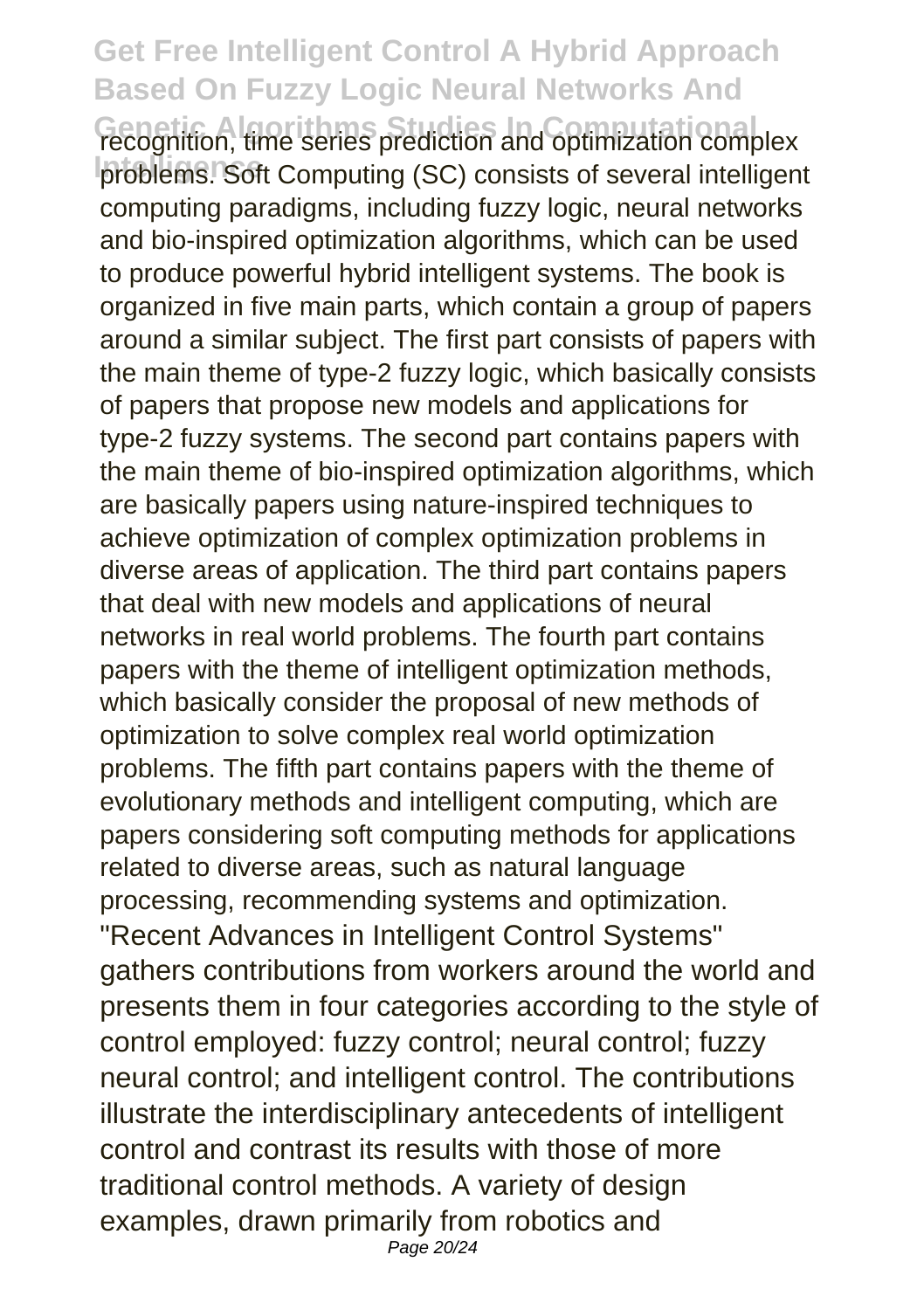**Get Free Intelligent Control A Hybrid Approach Based On Fuzzy Logic Neural Networks And Genetic Algorithms Studies In Computational** production engineering, large civil structures, network flows, and others, provide instances of the application of computational intelligence for control. Presenting state-ofthe-art research, this collection will be of benefit to researchers in automatic control, automation, computer science (especially artificial intelligence) and mechatronics while graduate students and practicing control engineers working with intelligent systems will find it a good source of study material. This book discusses systematic designs of stable adaptive fuzzy logic controllers employing hybridizations of Lyapunov strategy-based approaches/H? theorybased approaches and contemporary stochastic optimization techniques. The text demonstrates how candidate stochastic optimization techniques like Particle swarm optimization (PSO), harmony search (HS) algorithms, covariance matrix adaptation (CMA) etc. can be utilized in conjunction with the Lyapunov theory/H? theory to develop such hybrid control strategies. The goal of developing a series of such hybridization processes is to combine the strengths of both Lyapunov theory/H? theory-based local search methods and stochastic optimization-based global search methods, so as to attain superior control algorithms that can simultaneously achieve desired asymptotic performance and provide improved transient responses. The book also demonstrates how these intelligent adaptive control algorithms can be effectively utilized in real-life applications such as in temperature control for air heater systems with transportation delay, vision-based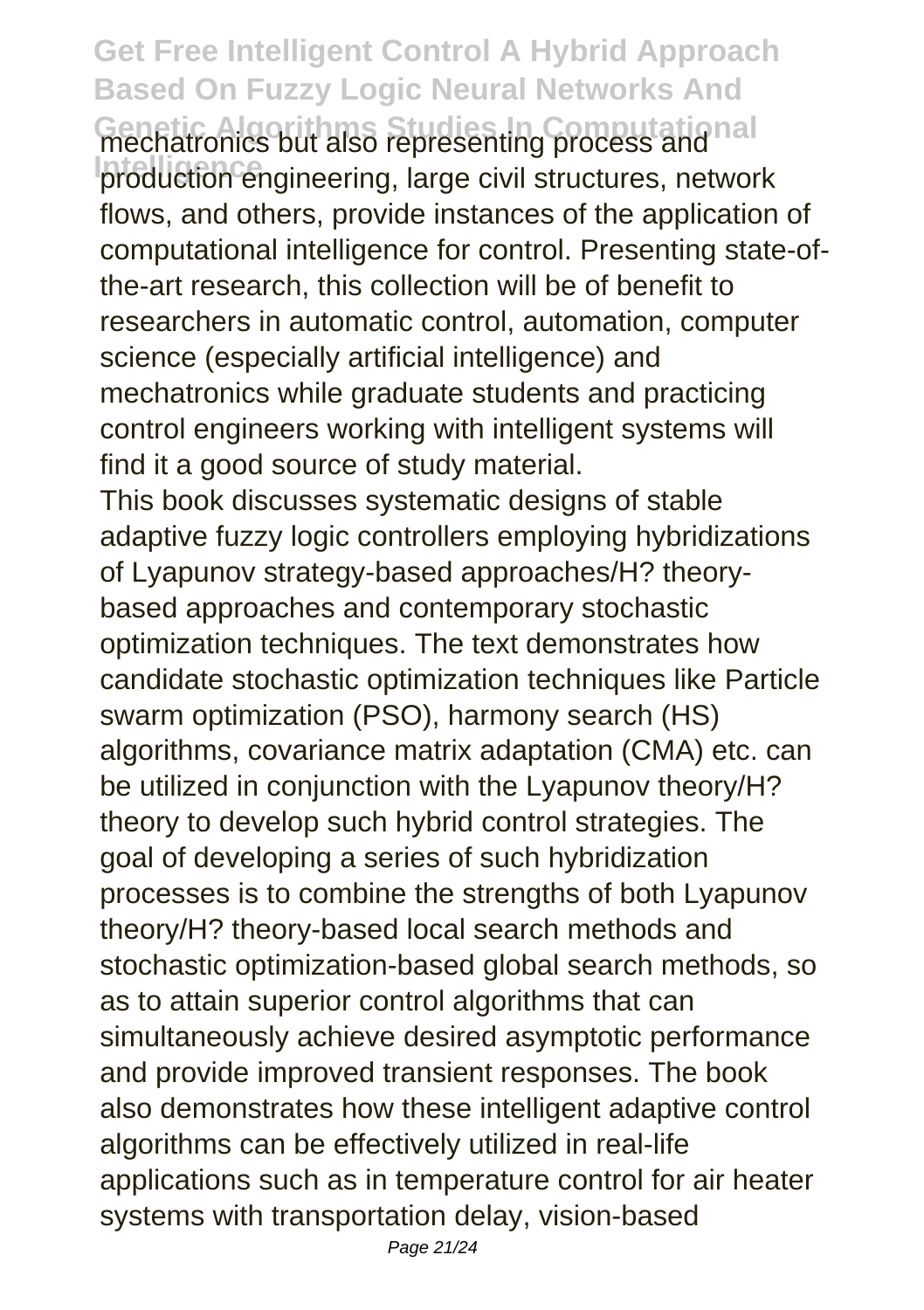**Get Free Intelligent Control A Hybrid Approach Based On Fuzzy Logic Neural Networks And Genetic Algorithms Studies In Computational** navigation of mobile robots, intelligent control of robot manipulators etc.

"This book focuses on the latest innovations in the process of manufacturing in engineering"--Provided by publisher.

This book provides a hybrid approach to fault detection and diagnostics. It presents a detailed analysis related to practical applications of the fault detection and diagnostics framework, and highlights recent findings on power plant nonlinear model identification and fault diagnostics. The effectiveness of the methods presented is tested using data acquired from actual cogeneration and cooling plants (CCPs). The models presented were developed by applying Neuro-Fuzzy (NF) methods. The book offers a valuable resource for researchers and practicing engineers alike.

This book describes recent advances on fuzzy logic, neural networks and optimization algorithms, as well as their hybrid combinations, and their application in areas such as intelligent control and robotics, pattern recognition, medical diagnosis, time series prediction and optimization of complex problems. The book contains a collection of papers focused on hybrid intelligent systems based on soft computing. There are some papers with the main theme of type-1 and type-2 fuzzy logic, which basically consists of papers that propose new concepts and algorithms based on type-1 and type-2 fuzzy logic and their applications. There are also some papers that present theory and practice of meta-heuristics in different areas of application. Another group of papers describes diverse applications of fuzzy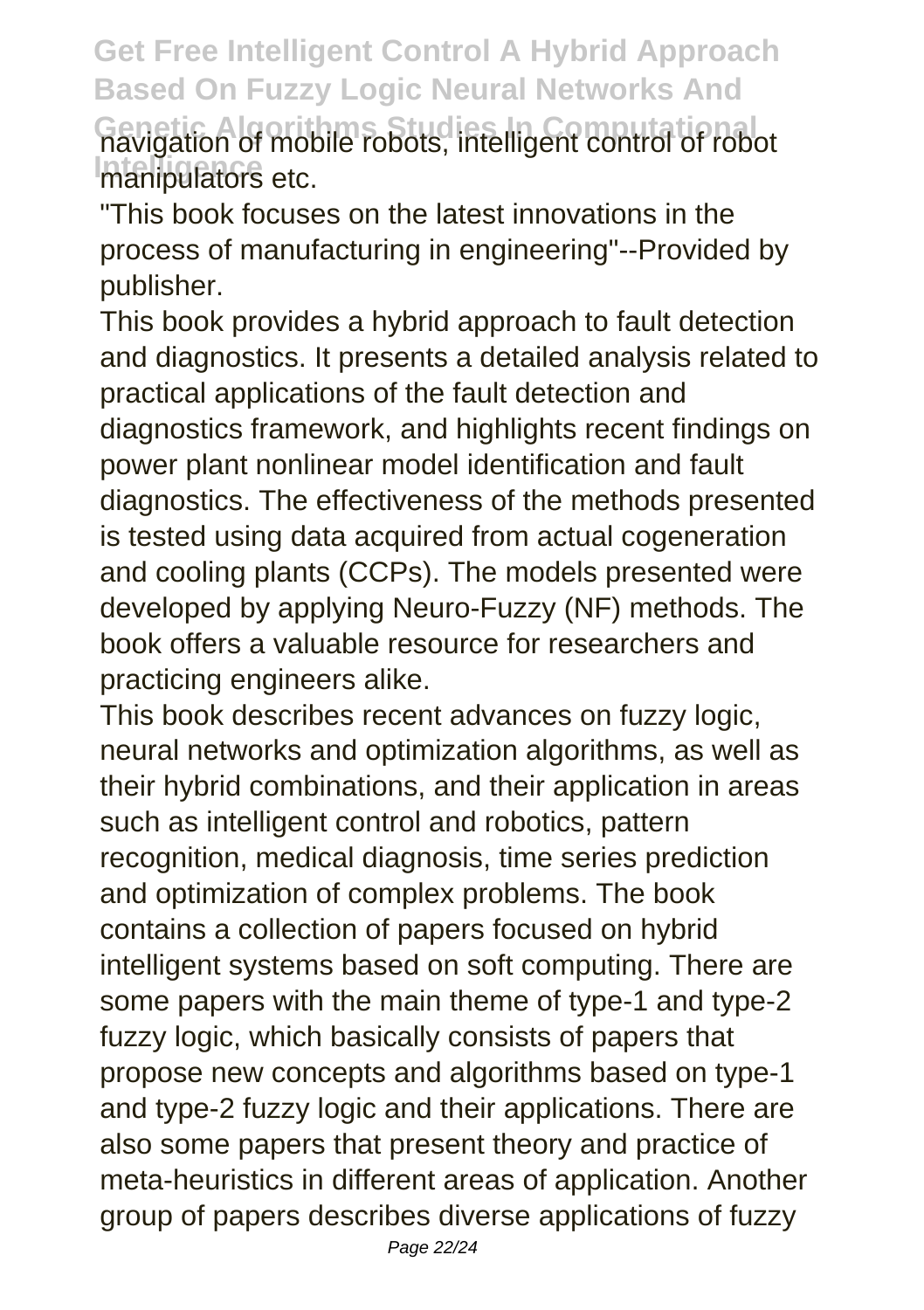**Get Free Intelligent Control A Hybrid Approach Based On Fuzzy Logic Neural Networks And** logic, neural networks and hybrid intelligent systems in **Intelligence in the area is a come papers that** present theory and practice of neural networks in different areas of application. In addition, there are papers that present theory and practice of optimization and evolutionary algorithms in different areas of application. Finally, there are some papers describing applications of fuzzy logic, neural networks and metaheuristics in pattern recognition problems. We describe in this book, hybrid intelligent systems based mainly on type-2 fuzzy logic for intelligent control. Hybrid intelligent systems combine several intelligent computing paradigms, including fuzzy logic, and bioinspired optimization algorithms, which can be used to produce powerful automatic control systems. The book is organized in three main parts, which contain a group of chapters around a similar subject. The first part consists of chapters with the main theme of theory and design algorithms, which are basically chapters that propose new models and concepts, which can be the basis for achieving intelligent control with interval type-2 fuzzy logic. The second part of the book is comprised of chapters with the main theme of evolutionary optimization of type-2 fuzzy systems in intelligent control with the aim of designing optimal type-2 fuzzy controllers for complex control problems in diverse areas of application, including mobile robotics, aircraft dynamics systems and hardware implementations. The third part of the book is formed with chapters dealing with the theme of bio-inspired optimization of type-2 fuzzy systems in intelligent control, which includes the application of